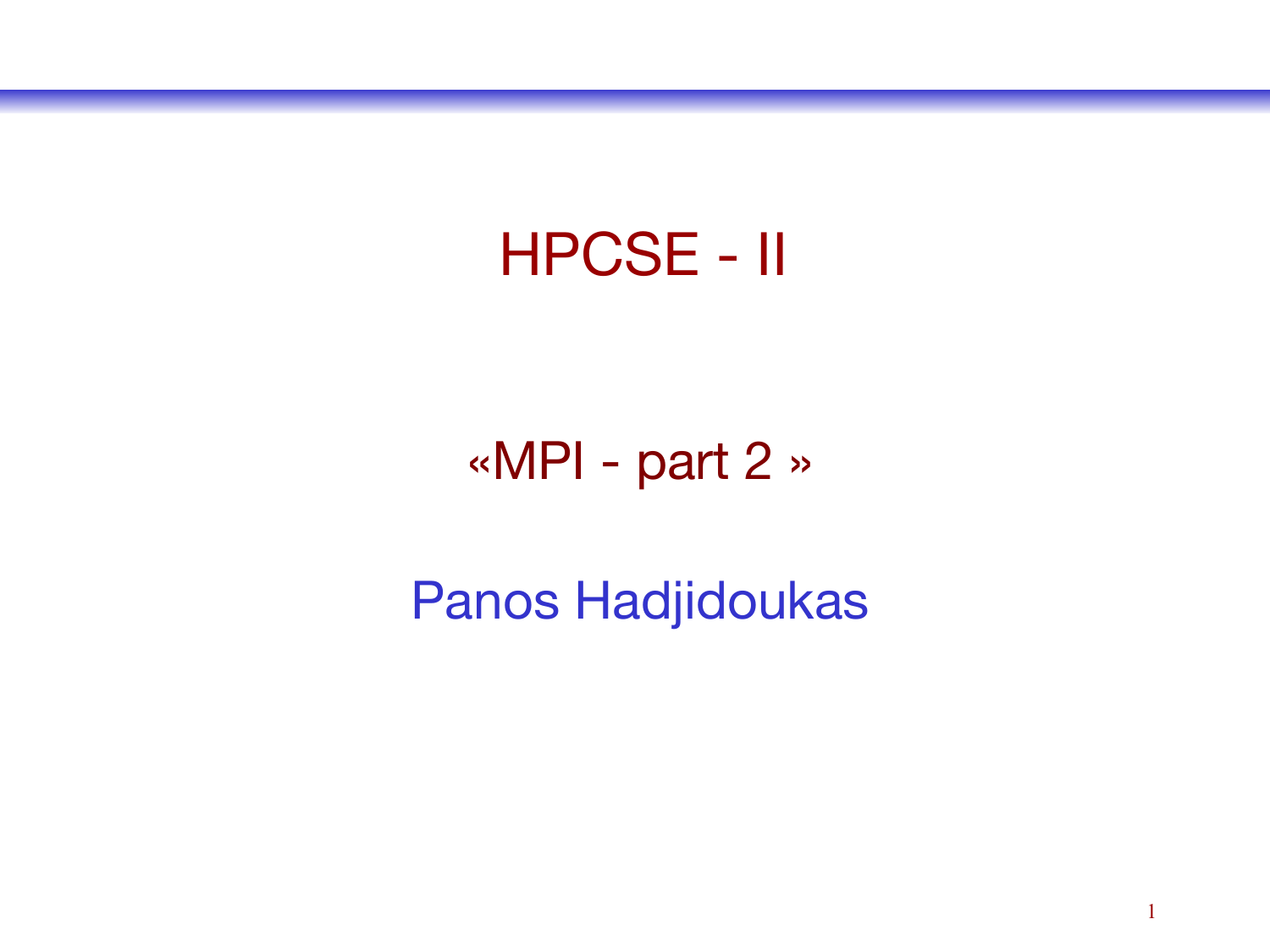### **Outline**

- Broadcast and MPI data types
- Groups and communications
- Topologies

Credit for these slides: Prof. M. Troyer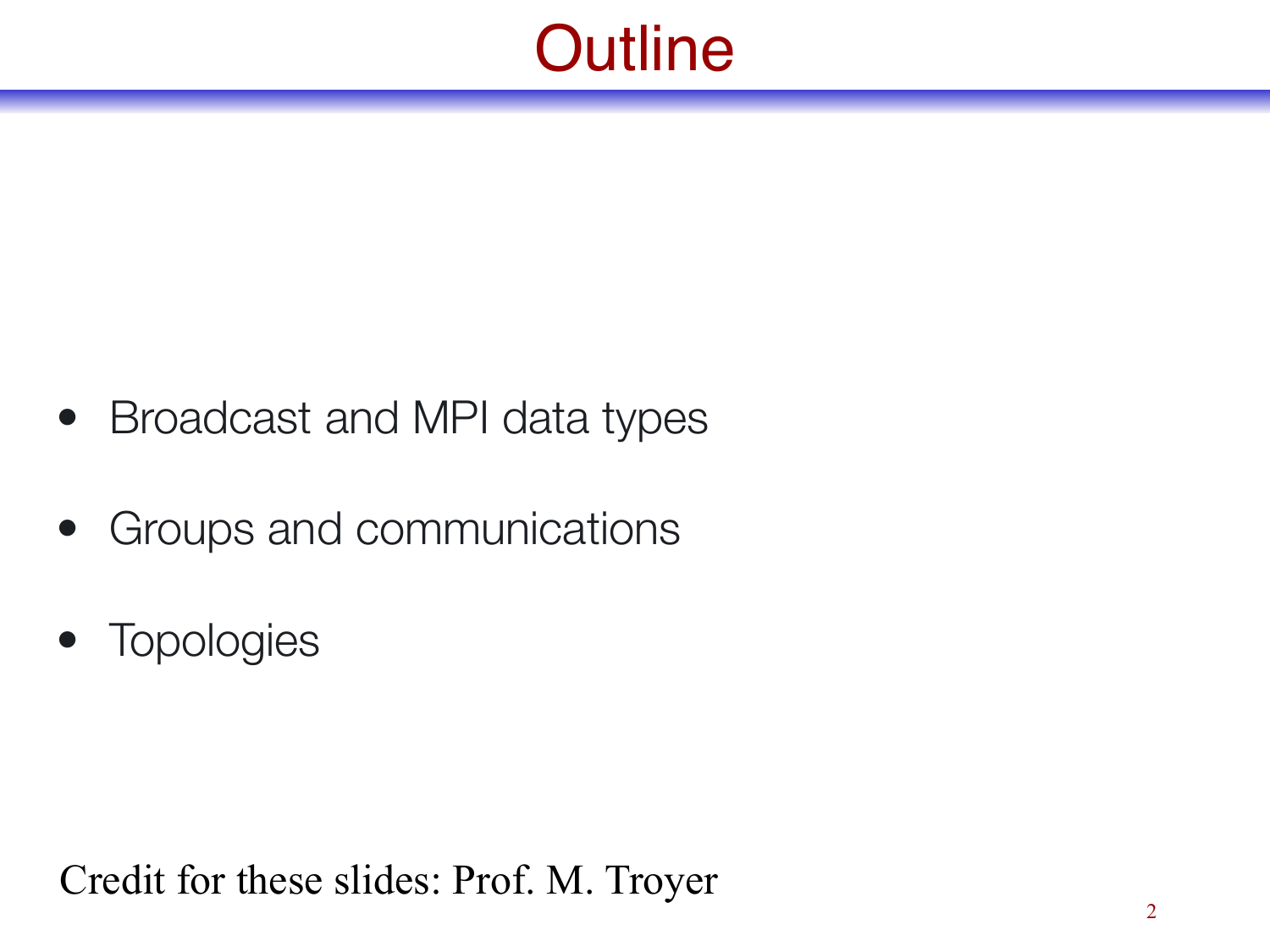# Parallelizing Simpson integration

• Only the master rank (0) reads the input data. How do we share it?

```
int main(int argc, char** argv)
{ 
 MPI Init(&argc, &argv);
   int size; 
   int rank; 
  MPI_Comm_size(MPI_COMM_WORLD,&size); 
 MPI Comm rank(MPI COMM WORLD, &rank);
  double a; \frac{1}{2} // lower bound of integration
  double b; \frac{1}{2} // upper bound of integration
   int nsteps; // number of subintervals for integration
   // read the parameters on the master rank
  if (rank==0)std::cin \gg a \gg b \gg nsteps; // we need to share the parameters with the other ranks
   ??? 
   // integrate just one part on each thread
  double delta = (b-a)/size;double result = simpson(func,a+rank*delta,a+(rank+1)*delta,nsteps/size);
   // collect all to the master (rank 0)
  MPI_Reduce(rank == 0 ? MPI_IN_PLACE : &result, &result, 1, MPI_DOUBLE, MPI_SUM, 0, MPI_COMM_WORLD); 
   // the master prints
   if (rank==0) 
     std::cout << result << std::endl; 
  MPI Finalize();
   return 0; 
}
```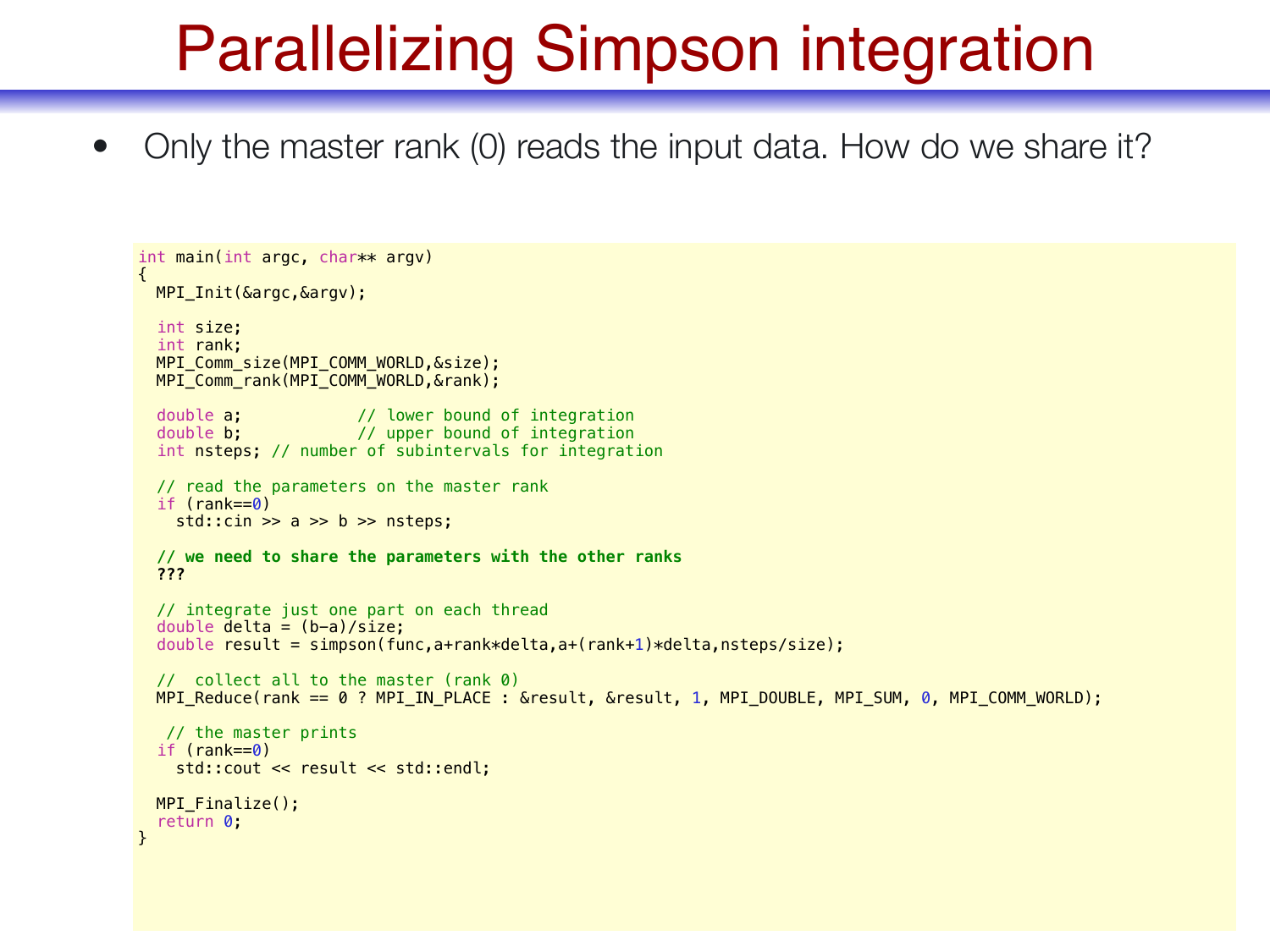### Broadcast

MPI provides a collective broadcast operation  $\bullet$ 

int **MPI\_Bcast**( void \*buffer, int count, MPI\_Datatype datatype, int root, MPI\_Comm comm ) // broadcast the data from the *root* rank to all others

We can use this to broadcast the data

// and then broadcast the parameters to the other ranks MPI\_Bcast(&a, 1, MPI\_DOUBLE,0, MPI\_COMM\_WORLD); MPI\_Bcast(&b, 1, MPI\_DOUBLE,0, MPI\_COMM\_WORLD); MPI\_Bcast(&nsteps, 1, MPI\_INT,0, MPI\_COMM\_WORLD);

This is inefficient since we use three broadcasts.

We will later pack all parameters into one buffer and broadcast that buffer.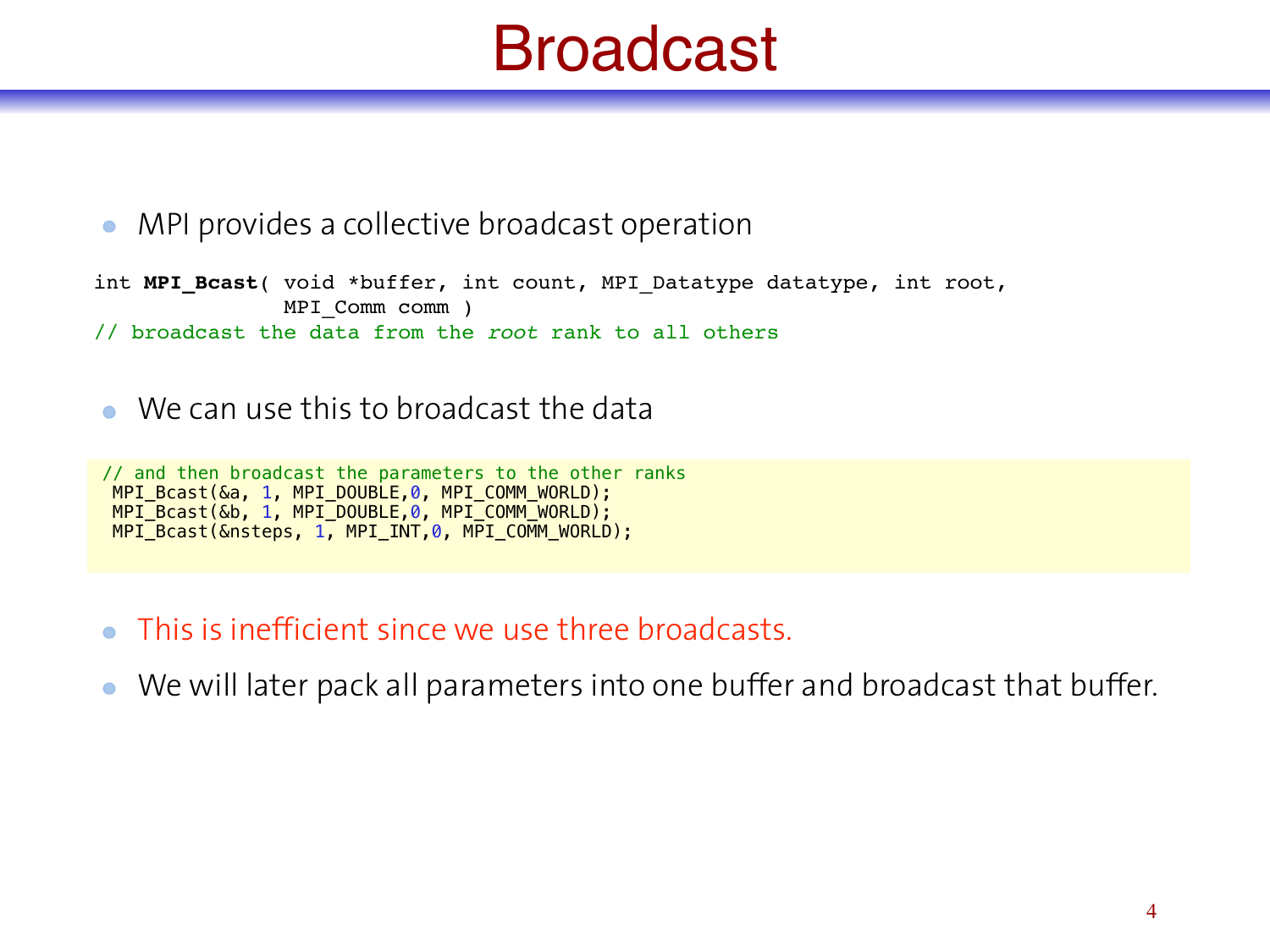# Sending it bitwise

- The dangerous solution: pack it all into a struct and send it bitwise  $\bullet$
- This assumes a homogeneous machine with identical integer and floating point formats.

```
 // define a struct for the parameters
  struct parms { 
 double a; // lower bound of integration
 double b; // upper bound of integration
    int nsteps; // number of subintervals for integration
  }; 
  parms p; 
  // read the parameters on the master rank
 if (rank==0)std::cin \gg p.a \gg p.b \gg p.nsteps; // broadcast the parms as bytes - warning, not portable on heterogeneous machines
  MPI_Bcast(&p, sizeof(parms), MPI_BYTE, 0, MPI_COMM_WORLD);
```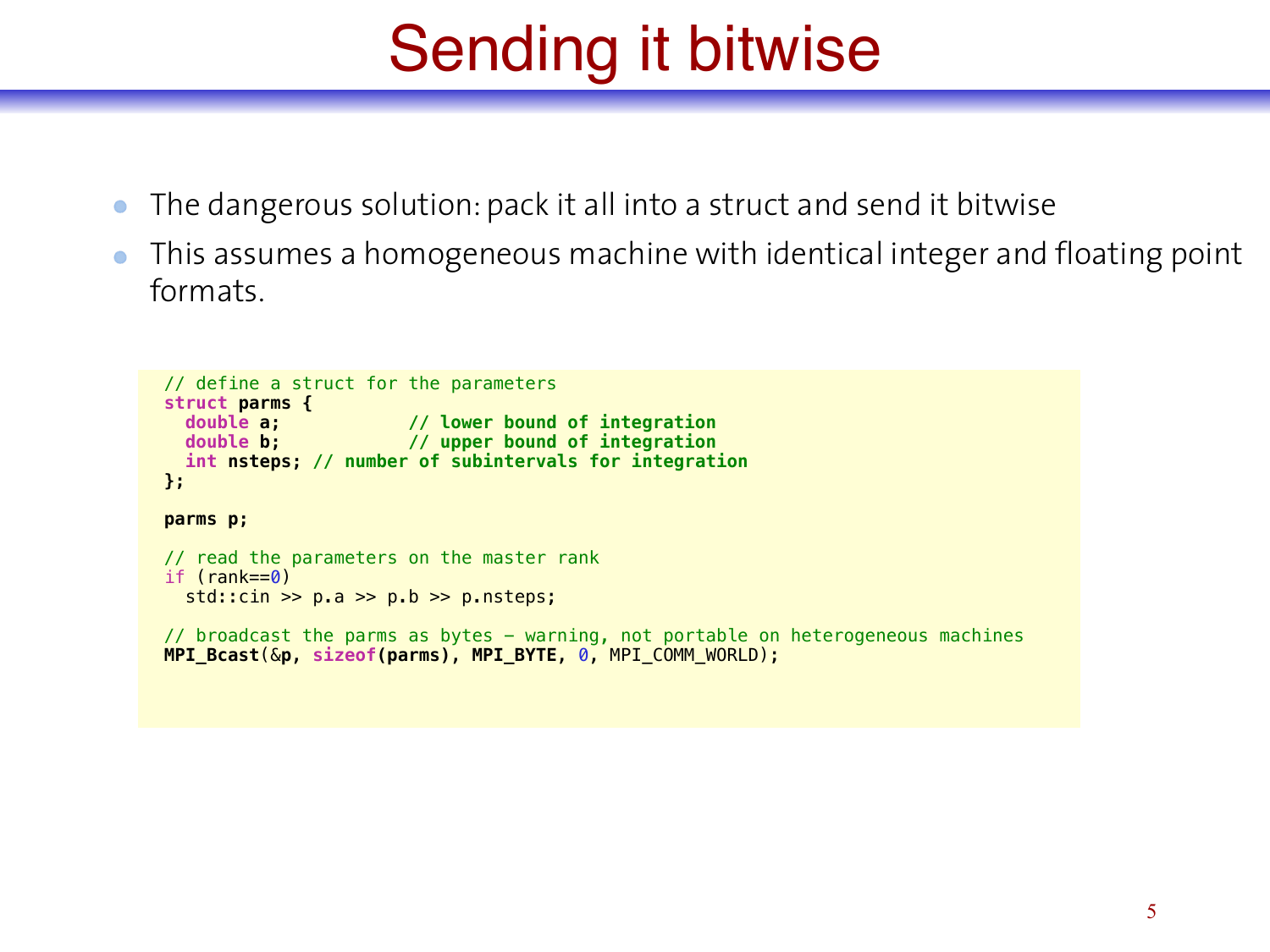### Packing and unpacking

- Allocate a sufficiently large buffer and then pack the data into it
- Send/receive the packed buffer with type **MPI\_PACKED**
- Finally unpack it on the receiving side

```
int MPI_Pack(void *inbuf, int incount, MPI_Datatype datatype,
              void *outbuf, int outcount, int *position, MPI_Comm comm)
// packs the data given as input into the outbuf buffer starting at a given position.
// outcount is the size of the buffer and position gets updated to point to the first
// free byte after packing in the data. 
// An error is returned if the buffer is too small.
```
int **MPI Unpack**(void \*inbuf, int insize, int \*position, void \*outbuf, int outcount, MPI\_Datatype datatype, MPI\_Comm comm) // unpack data from the buffer starting at given *position* into the buffer *outbuf*. // *position* is updated to point to the location after the last byte read

int **MPI\_Pack\_size**(int incount, MPI\_Datatype datatype, MPI\_Comm comm, int \*size) // returns in *size* an **upper bound** for the number of bytes needed to pack *incount //* values of type *datatype.* This can be used to determine the required buffer size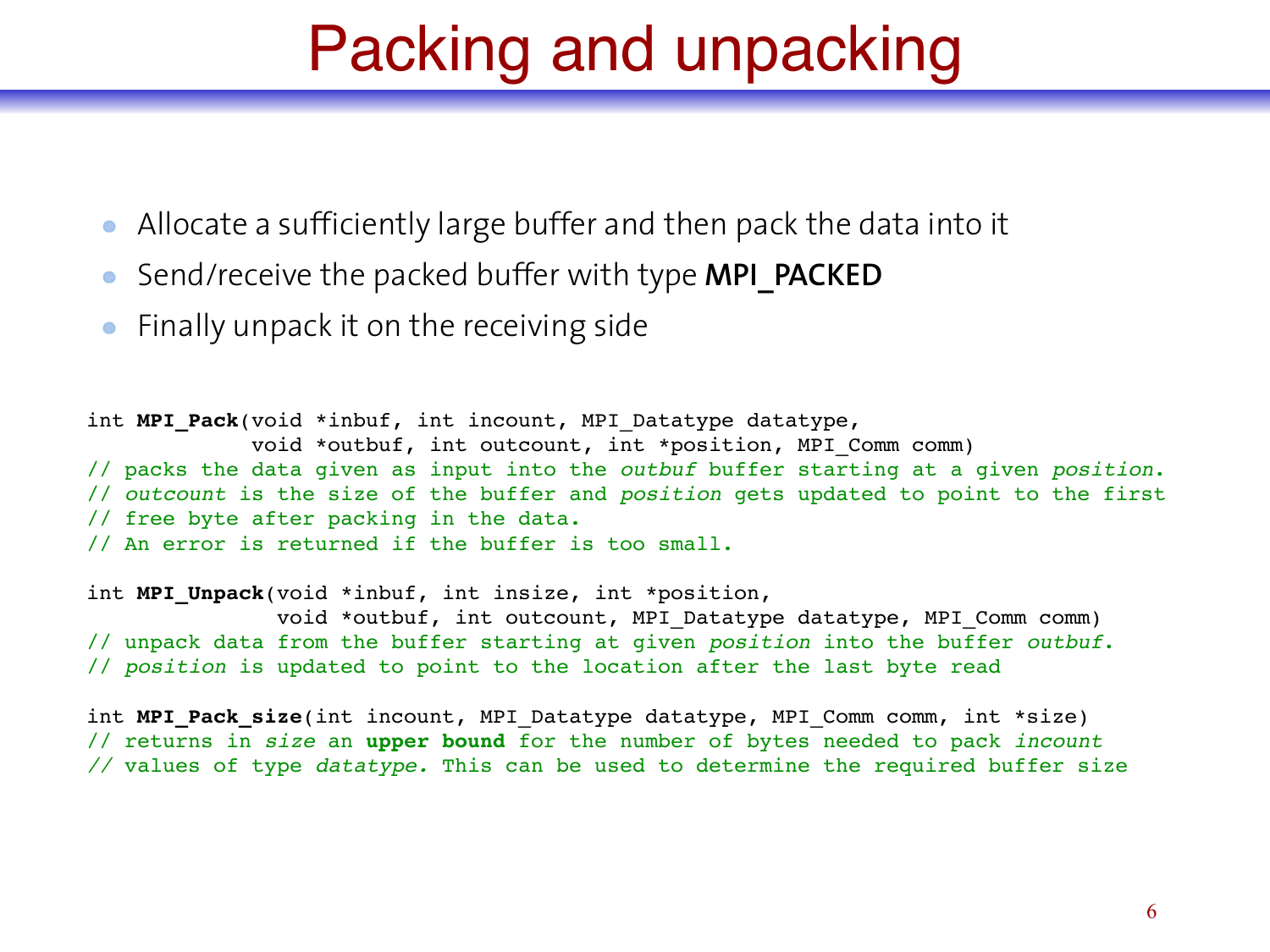### Packing data into a buffer

Pack the input data, broadcast it and unpack  $\bullet$ 

```
 // create a buffer and pack the values.
 // first get the size for the buffer and allocate a buffer
int size double, size int;
 MPI_Pack_size(1, MPI_DOUBLE, MPI_COMM_WORLD,&size_double); 
 MPI_Pack_size(1, MPI_INT, MPI_COMM_WORLD,&size_int); 
int buffer size = 2*size double+size int;
 char* buffer = new char[buffer_size]; 
 // pack the values into the buffer on the master
if (rank==0) {
   int pos=0; 
   MPI_Pack(&a, 1, MPI_DOUBLE, buffer, buffer_size, &pos, MPI_COMM_WORLD); 
   MPI_Pack(&b, 1, MPI_DOUBLE, buffer, buffer_size, &pos, MPI_COMM_WORLD); 
   MPI_Pack(&nsteps, 1, MPI_INT, buffer, buffer_size, &pos, MPI_COMM_WORLD); 
  assert ( pos \leq buffer size ):
 } 
 // broadcast the buffer
 MPI_Bcast(buffer, buffer_size, MPI_PACKED, 0, MPI_COMM_WORLD); 
 // and unpack on the receiving side
 int pos=0; 
 MPI_Unpack(buffer, buffer_size, &pos, &a, 1, MPI_DOUBLE, MPI_COMM_WORLD); 
 MPI_Unpack(buffer, buffer_size, &pos, &b, 1, MPI_DOUBLE, MPI_COMM_WORLD); 
 MPI_Unpack(buffer, buffer_size, &pos, &nsteps, 1, MPI_INT, MPI_COMM_WORLD); 
assert (pos \leq buffer size );
 // and finally delete the buffer
 delete[] buffer;
```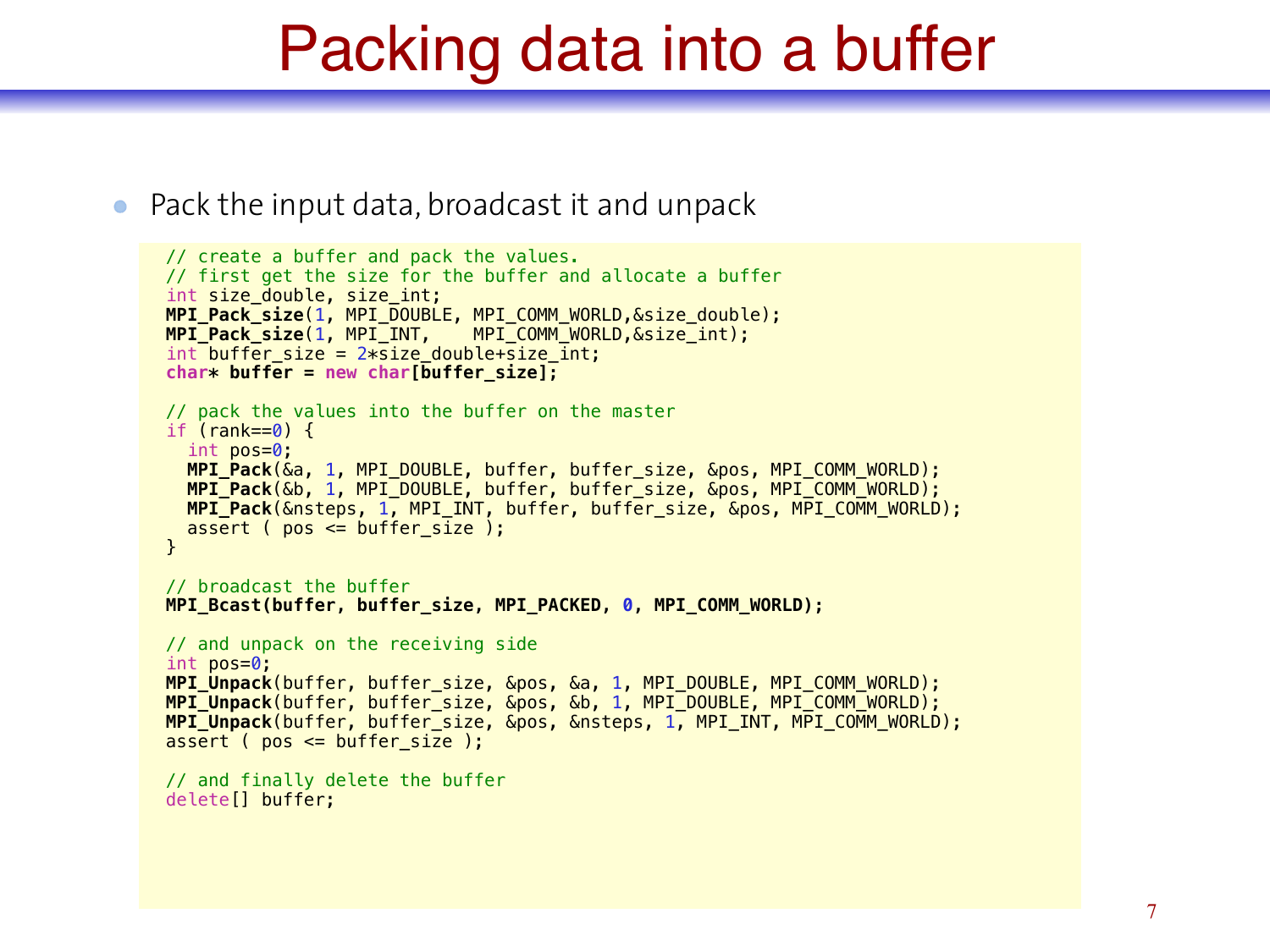# Recall sending the parameters

- We had three options, none was ideal
	- three individual broadcasts: wasteful since three communications
	- packing it into a buffer: wasteful since it involves copying
	- sending the struct bitwise: dangerous since it assumes homogeneity
- What we want to do here and for the ghost cells is to send non-contiguous or heterogeneous data without copying.
- The solution are MPI datatypes: describe your data layout to MPI and MPI uses that information in the communication.

| struct parms {<br>double a;<br>double b;<br>int nsteps; | type       | count | offset |
|---------------------------------------------------------|------------|-------|--------|
|                                                         | MPI DOUBLE |       |        |
|                                                         | MPI INT    |       | 10     |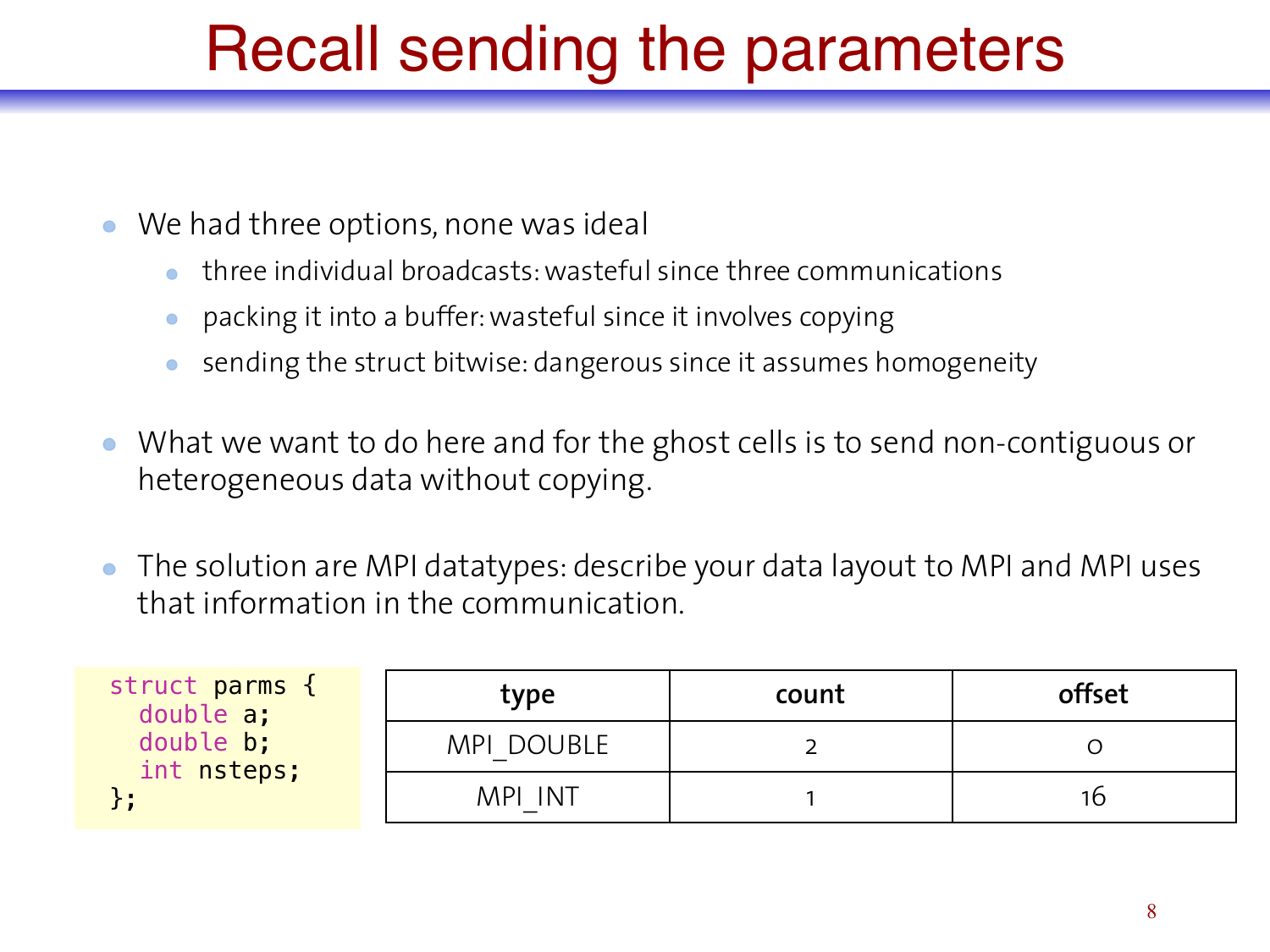## Building an MPI data type

The most general function is MPI Type create struct, taking numbers, offsets  $\bullet$ and types

```
 // define a struct for the parameters
 struct parms { 
  double a; \frac{1}{2} // lower bound of integration
  double b; \frac{1}{2} // upper bound of integration
   int nsteps; // number of subintervals for integration
 }; 
 // describe this struct through sizes, offsets and types
 // and create an MPI data type
 // still dangerous since it assumes that we know any potential padding
 MPI_Datatype parms_t; 
int blocklens[2] = {2,1};<br>MPI Aint offsets[2] = {0,2*s
             offsets[2] = {0,2*sizeof(double)};
MPI_Datatype types[2] = {MPI_DOUBLE, MPI_INT};
 MPI_Type_create_struct(2, blocklens, offsets, types,&parms_t); 
 MPI_Type_commit(&parms_t); // finish building the type
 parms p; 
 // read the parameters on the master rank
 if (rank==0); 
  std::cin \gg p.a \gg p.b \gg p.nsteps; // broadcast the parms now using our type
 MPI_Bcast(&p, 1, parms_t, 0, MPI_COMM_WORLD); 
 // and now free the type
 MPI_Type_free(&parms_t);
```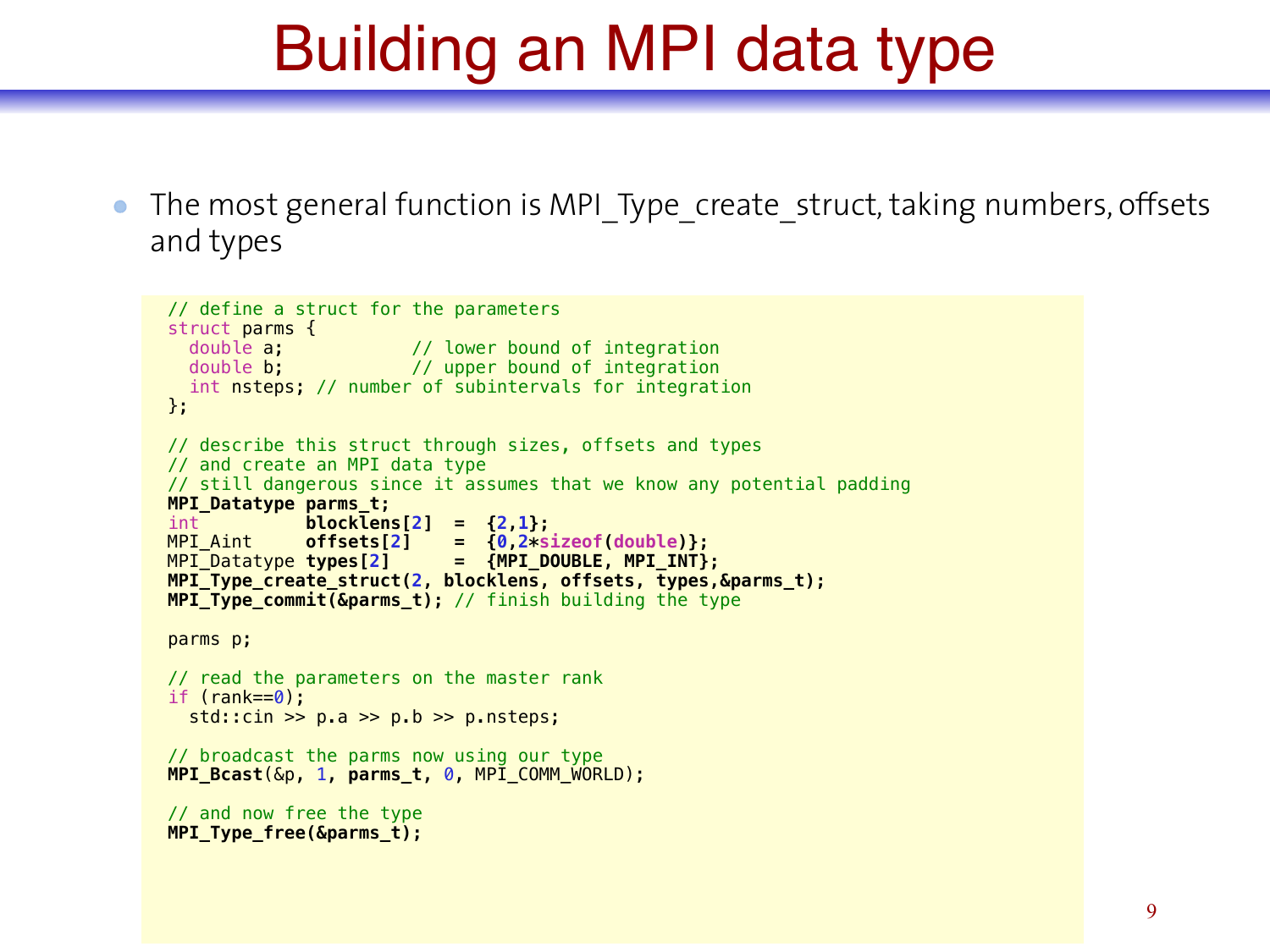# Alignment and padding

This code was dangerous since we assumed that we know how the compiler lays out a struct in memory.

```
 struct parms { 
   short x; 
   double y; 
   short z; 
 };
```
We might be wrong due to padding and alignment. Consider the following three examples of how this could be stored in memory

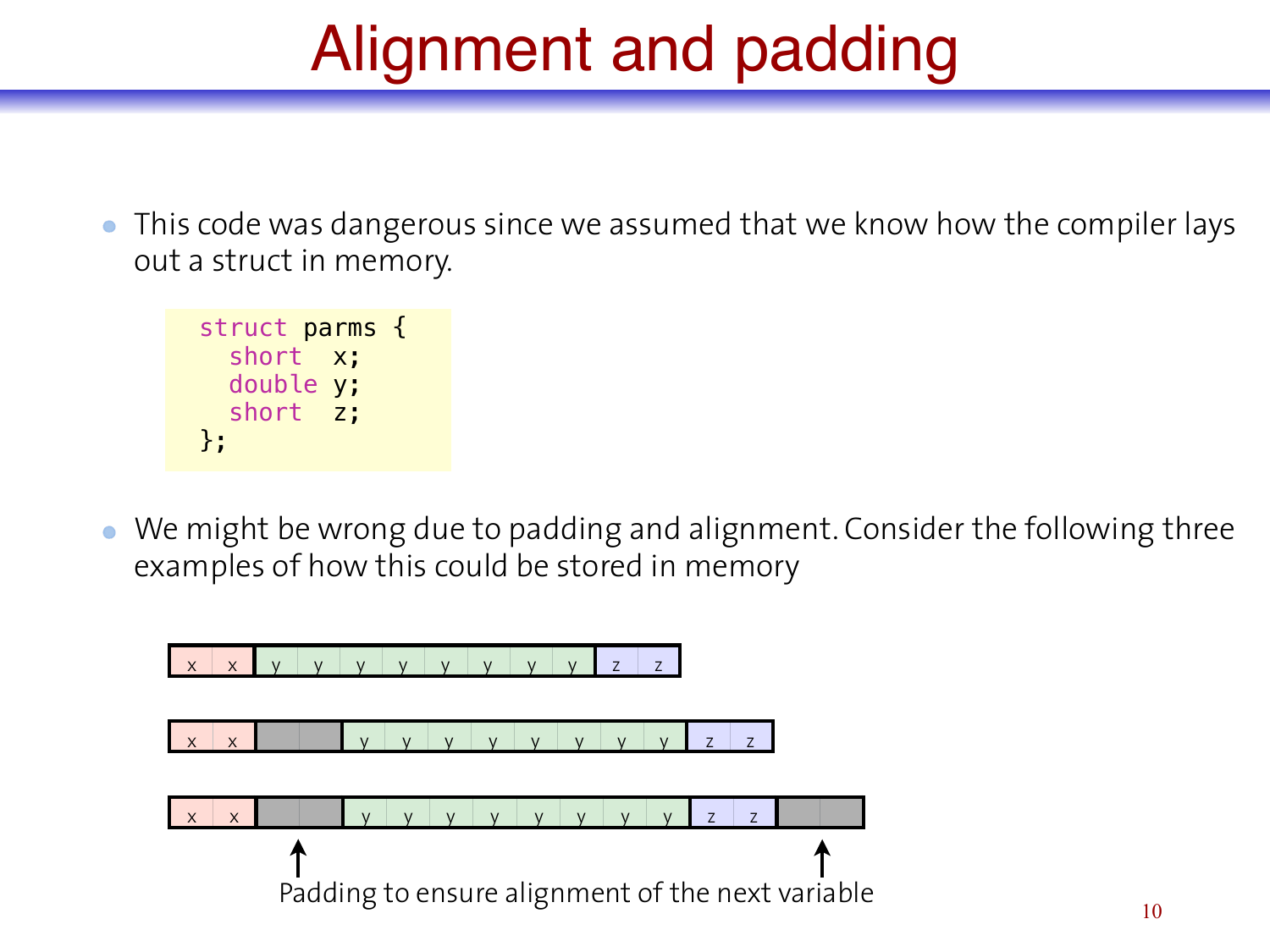### Safer way of using MPI\_Type\_create\_struct

- To get the right offsets and size we take actual addresses
	- use MPI Get address to convert pointers to integers
	- specify lower bound and upper bound of the struct  $\bullet$

```
 // define a struct for the parameters
  struct parms { 
   double a; \frac{1}{2} // lower bound of integration
   double b; \frac{1}{2} upper bound of integration
    int nsteps; // number of subintervals for integration
  }; 
  parms p; 
  // describe the struct through sizes, offsets and types
  // the safe way getting addresses
  MPI_Aint p_lb, p_a, p_nsteps, p_ub; 
 MPI_Get_address(&p, &p_lb); // start of the struct is the lower bound
 MPI_Get_address(&p.a, &p_a); // address of the first double
  MPI_Get_address(&p.nsteps, &p_nsteps); // address of the integer
  MPI_Get_address(&p+1, &p_ub); // start of the next struct is the upper bound
 int block{l = {0, 2, 1, 0}}; MPI_Datatype types[] = {MPI_LB, MPI_DOUBLE, MPI_INT, MPI_UB}; 
 MPI Aint offsets[] = \{0, p\} a-p_lb, p_nsteps-p_lb, p_ub-p_lb};
  MPI_Datatype parms_t; 
  MPI_Type_create_struct(4, blocklens, offsets, types,&parms_t); 
 MPI Type commit(\deltaparms t);
```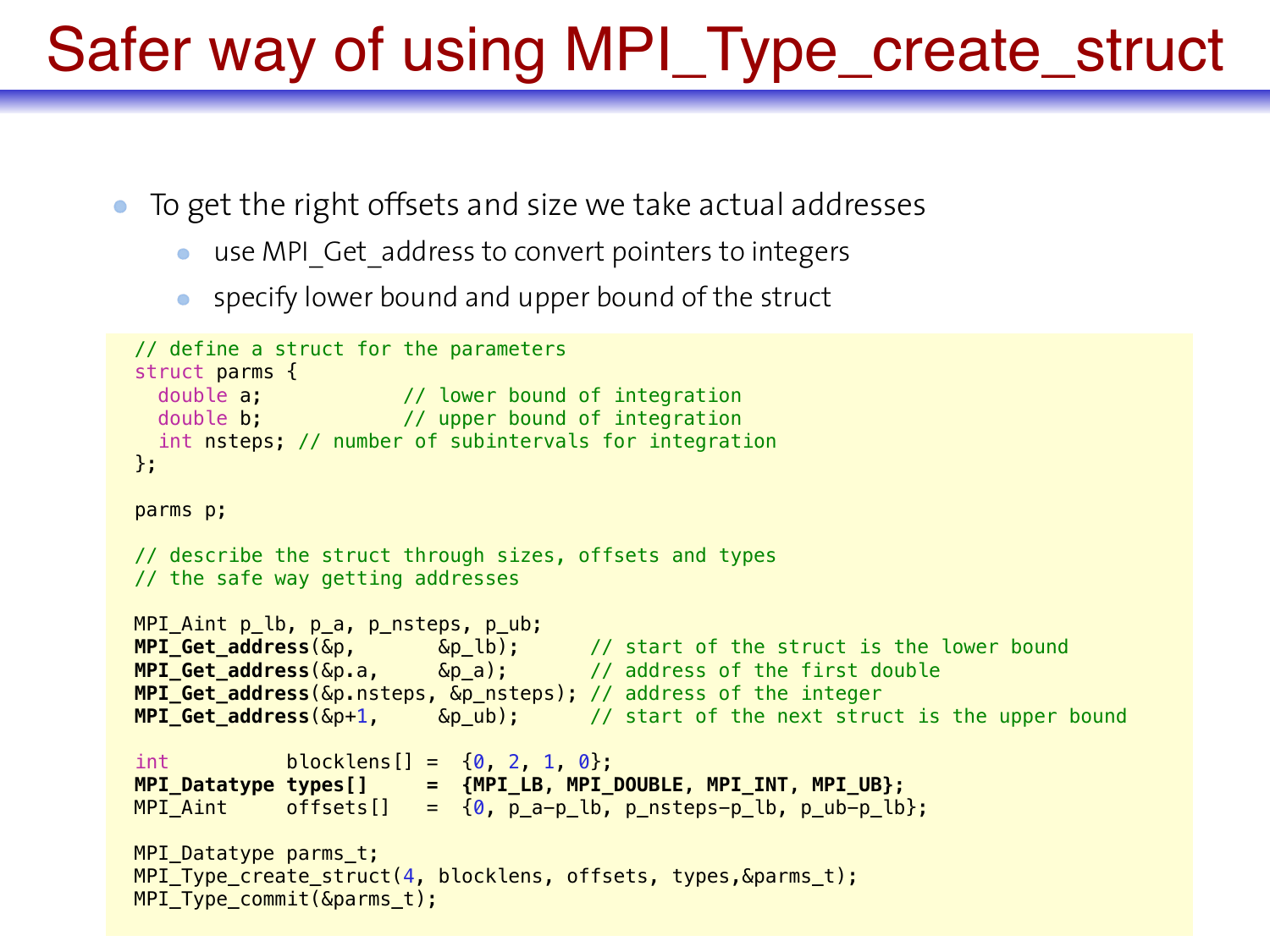# MPI\_Type\_create\_struct

#### • The declaration of the functions used in the previous examples

```
int MPI Type create struct(int count, int blocklengths[], MPI Aint offsets[],
                           MPI Datatype types[], MPI Datatype *newtype)
// builds an MPI data type for a data type for a general data structure given by 
// types, counts (blocklengths) and their offsets relative to the start of the data structure
int MPI Get address(void *location, MPI Aint *address)
// converts a pointer to the integer type used internally by MPI to store pointers
int MPI Type commit(MPI Datatype *datatype)
// commits the data type: finished building it. It can now be used.
int MPI Type free(MPI Datatype *datatype)
// frees the data type, releasing any allocated memory
```
We can use MPI Type create struct to send the contents of linked lists

- we view the whole memory as a huge struct from which we send some select data
- thus give absolute addresses as offsets
- pass **MPI\_BOTTOM** as the buffer pointer in communication to indicate that the type uses absolute addresses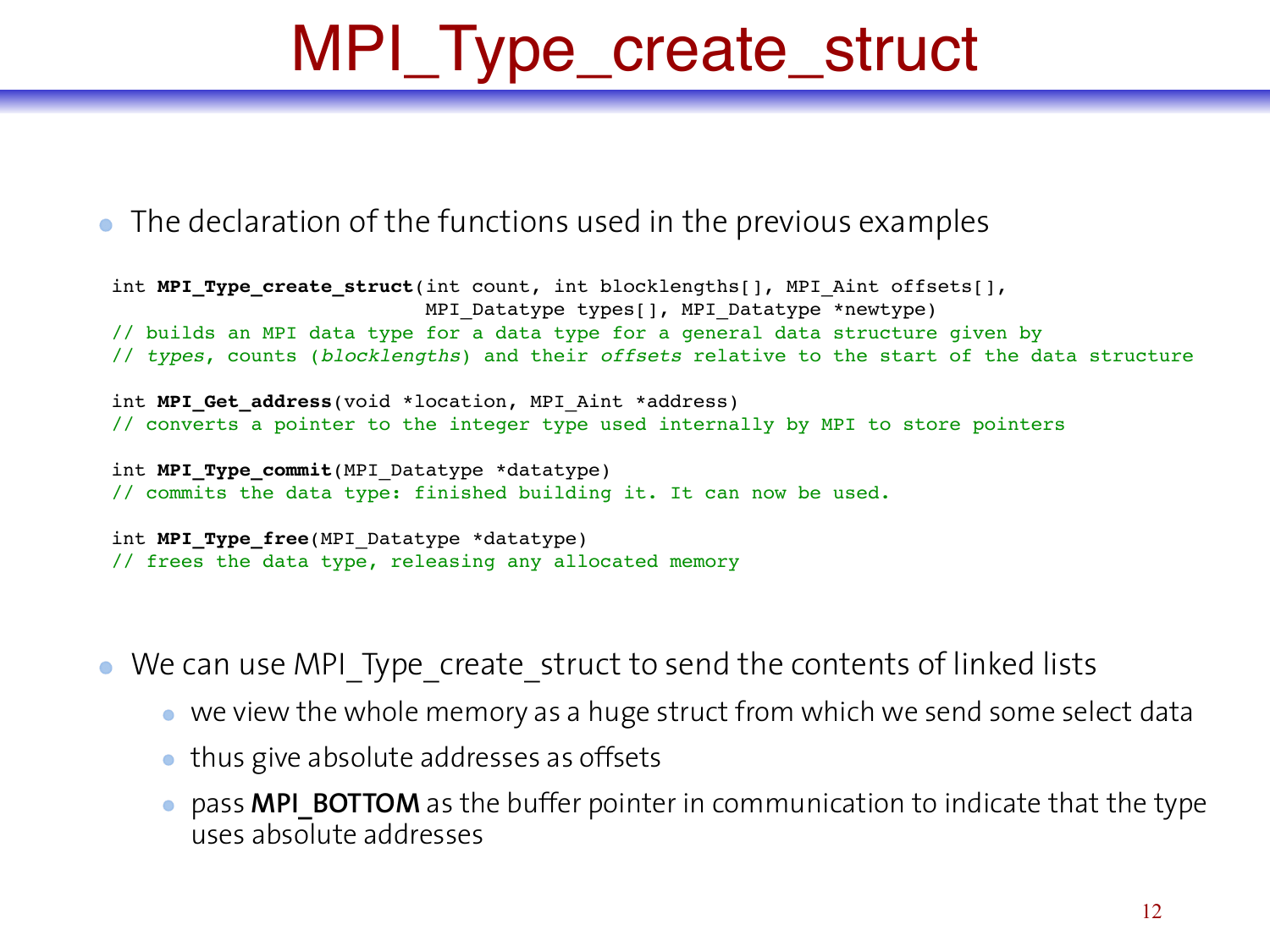### Receiving a list into a vector

```
if(num==0) {
   // receive data into a vector and print it
   std::vector<int> data(10); 
  MPI Status status;
   MPI_Recv(&data[0], 10, MPI_INT, 1, 42, MPI_COMM_WORLD, &status); 
  for (int i=0; i < data.size(); +i)
    std:: \text{cout} \ll \text{data[i]} \ll \text{"n"};
 } 
 else { 
   // fill a list with the numbers 0-9 and send it
   std::list<int> data; 
  for (int i=0; i<10, +i)
     data.push_back(i); 
   std::vector<MPI_Datatype> types(10,MPI_INT); 
  std::vector<int>
   std::vector<MPI_Aint> offsets; 
  for (int& x : data) {
     MPI_Aint address; 
     MPI_Get_address(&x, &address); // use absolute addresses
     offsets.push_back(address); 
   } 
  MPI Datatype list type;
   MPI_Type_create_struct(10, &(blocklens[0]), &offsets[0], &types[0] ,&list_type); 
  MPI Type commit(&list type);
   MPI_Send(MPI_BOTTOM, 1, list_type, 0, 42, MPI_COMM_WORLD); 
   MPI_Type_free(&list_type); 
 }
```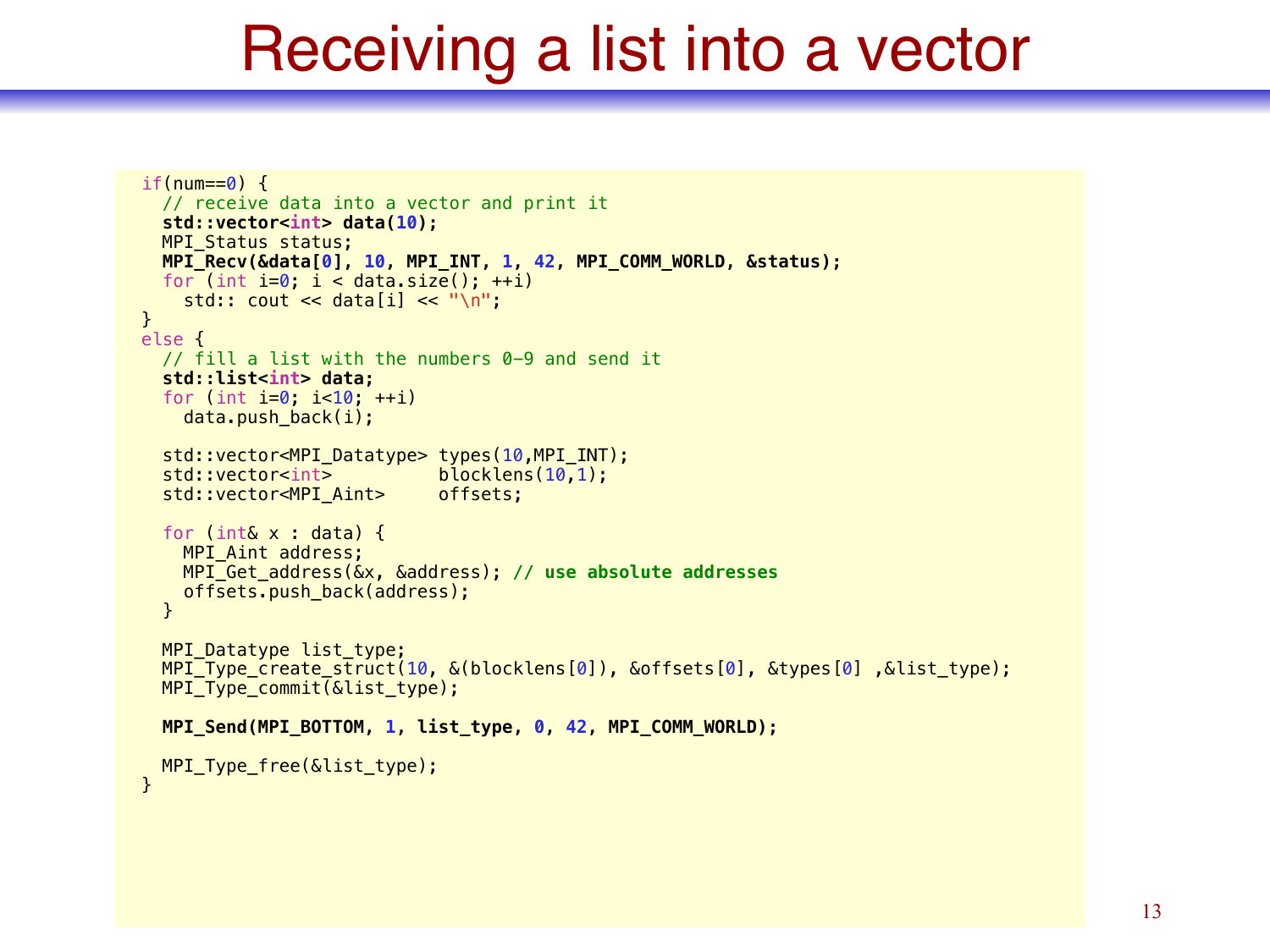### Recall domain decomposition and ghost cells

- How do we best exchange boundary values with the neighboring ranks?
	- In 1D it was just a single number and was easy
	- Sometimes we might be lucky and they could be contiguous arrays
- What shall we do in the general case?
	- pack them into buffers?
	- or just describe to MPI where they are in memory?



#### ghost cells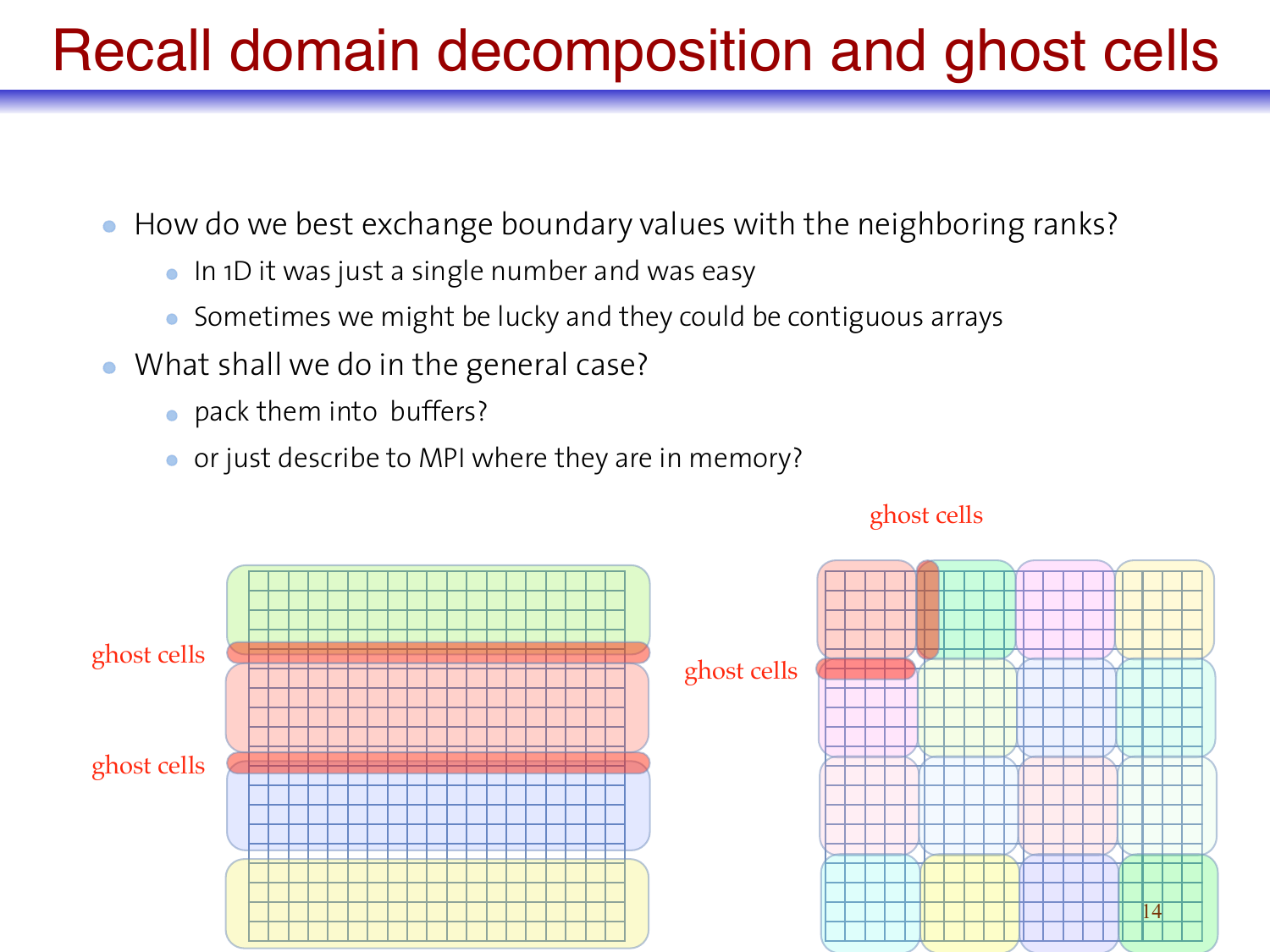### MPI data types for ghost cells

The ghost cells in a 2D array or column and rows in a matrix can be described as strided vectors



int **MPI\_Type\_contiguous**(int count, MPI\_Datatype old\_type, MPI\_Datatype \*new\_type\_p) // build an MPI datatype for a contiguous array

int **MPI\_Type\_vector**(int count, int blocklength, int stride, MPI Datatype old type, MPI Datatype \*newtype p) // build an MPI datatype for a vector array of *blocklength* contiguous entries that are // spaced at a given *stride*. *stride* is like the leading dimension in BLAS and specifies // the distance between blocks int MPI Type create hvector(int count, int blocklen, MPI Aint stride, MPI Datatype old type, MPI Datatype \*newtype p)

// like MPI\_Type\_vector but now the stride is given in bytes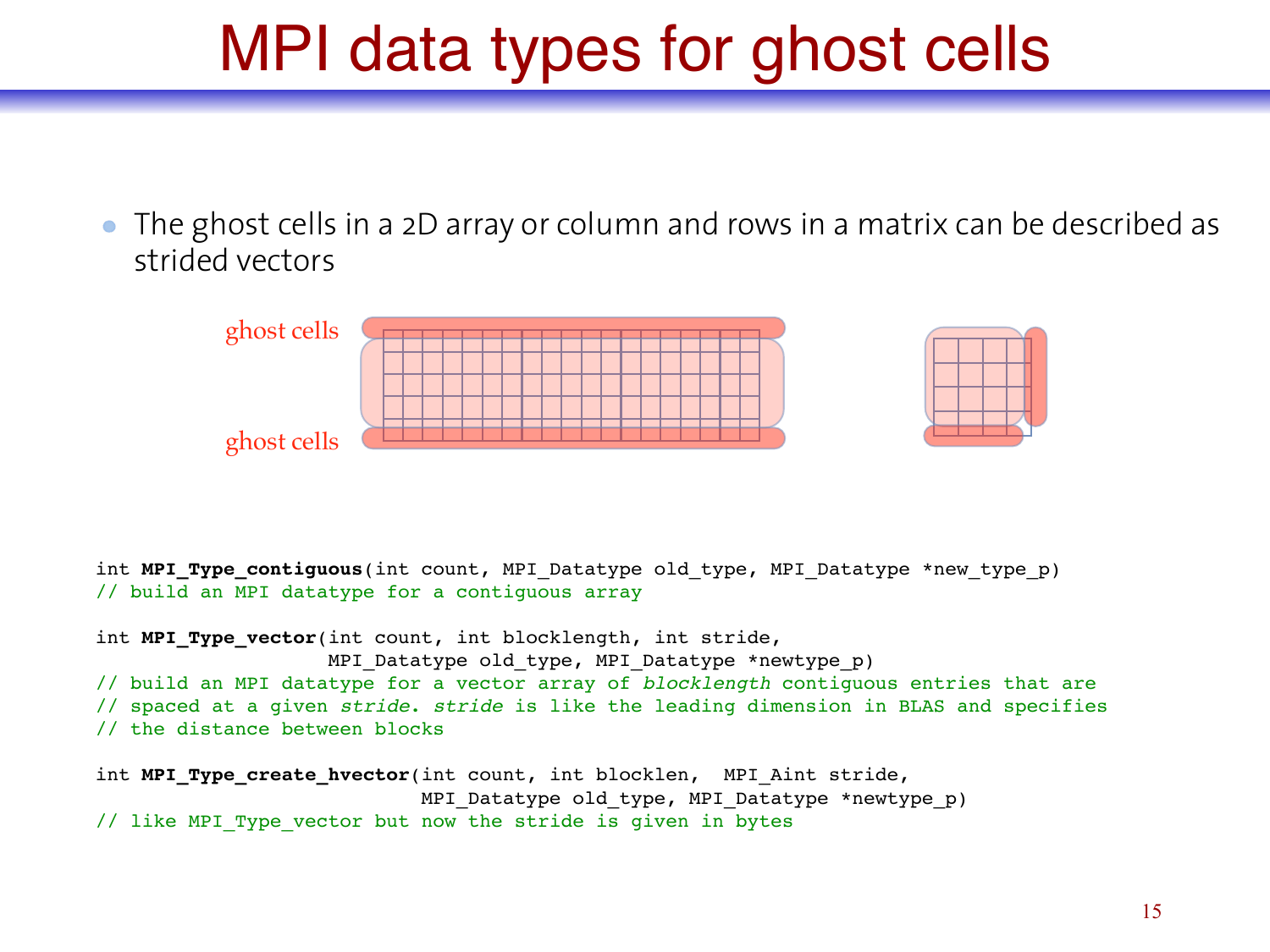### Row and column data types

We can use this to create data types for rows and columns of a matrix, and similarly for slices of an array

```
 hpc12::matrix<double,hpc12::column_major> a(4,4); 
  MPI_Datatype row, col; 
 MPI_Type_contiguous(4, MPI_DOUBLE, &col);
 MPI_Type_vector (4, 1, 4, MPI_DOUBLE, &row); 
 MPI Type commit(&row);
  MPI_Type_commit(&col); 
  // use them
  // ...
  // and finally free them
  MPI_Type_free(&row);
 MPI<sup>Type</sub><sup>free(&col)</sup>;</sup>
```

| $\mathbf 1$    | 5 | 9  | 13 |
|----------------|---|----|----|
| $\overline{2}$ | 6 | 10 | 14 |
| 3              | 7 | 11 | 15 |
| 4              | 8 | 12 | 16 |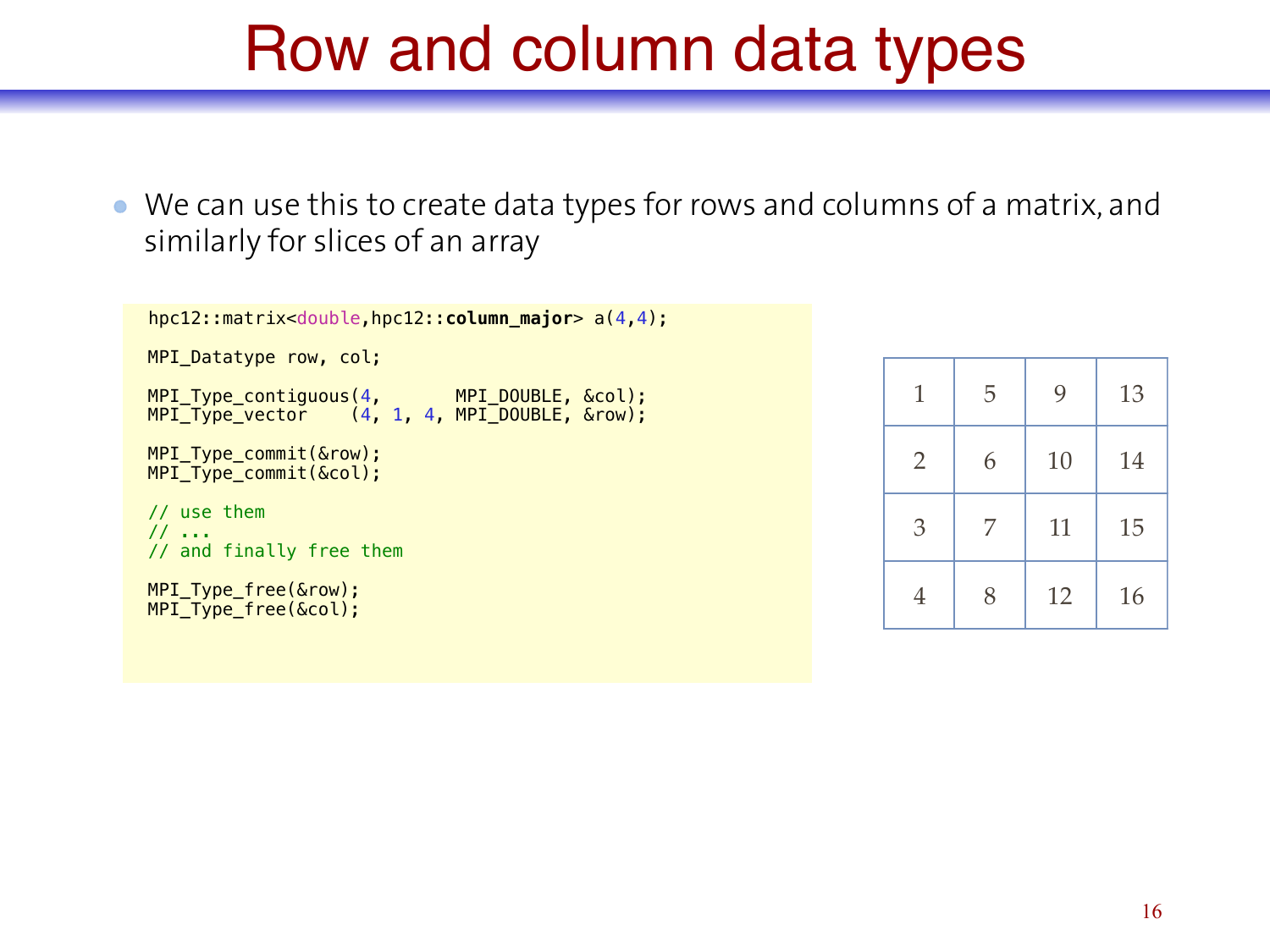# **Subarrays**

More general is the creation of subarrays, especially for boundary layers and ghost cells

int MPI Type create subarray(int ndims, int sizes[], int subsizes[], int starts[], int order, MPI Datatype oldtype, MPI Datatype \*newtype) // build an MPI datatype for a subarray of a larger array: // *ndims*: number of dimensions // *sizes:* extent of the full array in each dimension // *subsizes*: extent of the subarray in each dimension // *starts*: starting index of the subarray // *order*: array storage order, can be either of MPI\_ORDER\_C or MPI\_ORDER\_FORTRAN

Use it for the 2D diffusion equation parallelized using MPI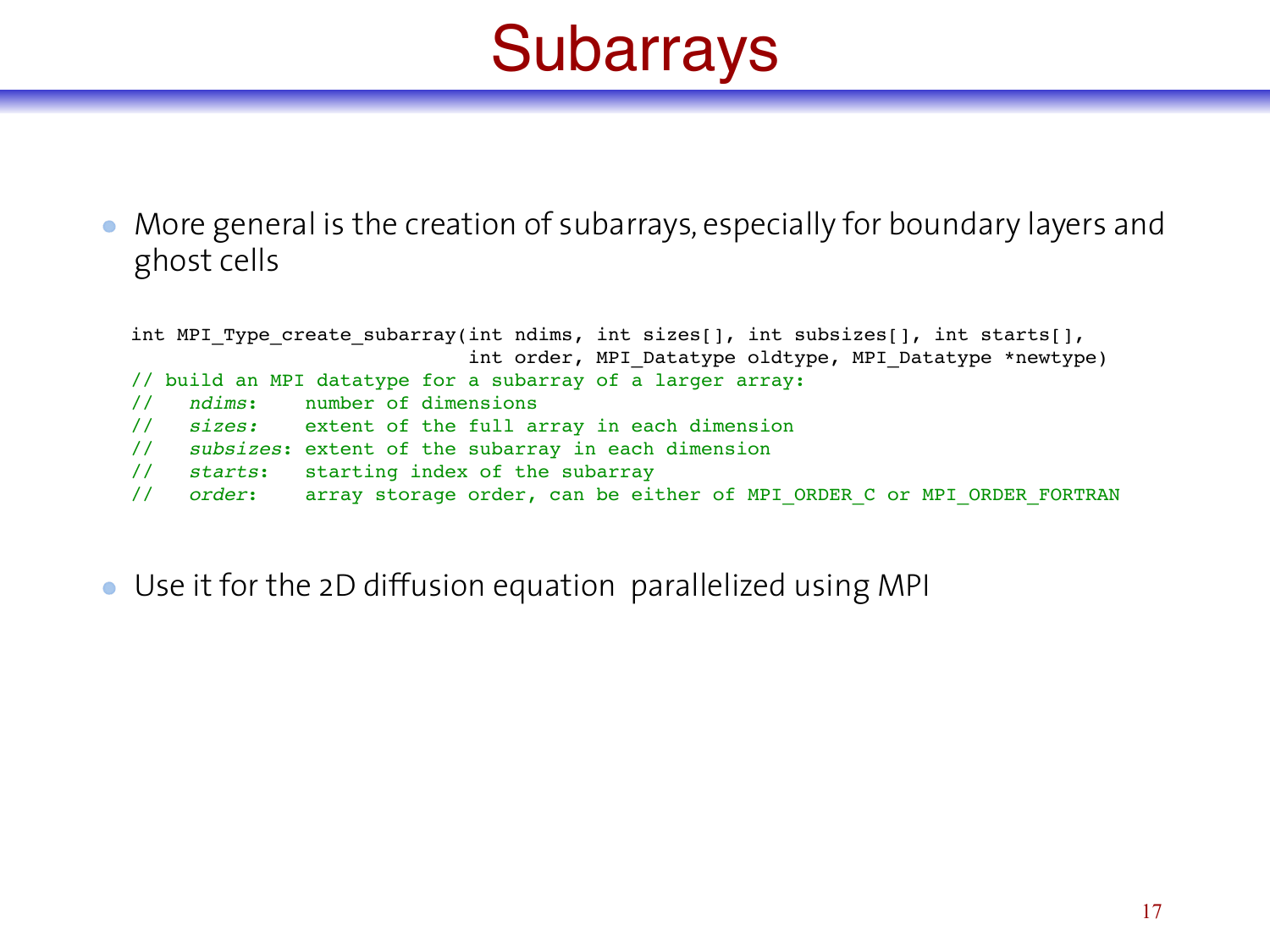### Indexed data types

Finally, we want to send just some elements of an array. For example, send some particles to a different cell list.

int **MPI\_Type\_indexed**(int count, int blocklens[], int indices[], MPI Datatype old type, MPI Datatype \*newtype) // build an MPI datatype selecting specific entries from a contiguous array. Starting a // at each of the given *indices* a number of elements given in the corresponding entry // of blocklens is chosen.

int **MPI Type create hindexed**(int count, int blocklens[], MPI Aint displacements[], MPI Datatype oldtype, MPI Datatype \*newtype) // same as MPI\_Type\_indexed but now instead of indices the displacement in bytes from the // start of the array is specified

int MPI Type create indexed block(int count, int blocklength, int array of displacements[], MPI Datatype oldtype, MPI Datatype \*newtype) // same as MPI\_Type\_indexed but with constant sized blocks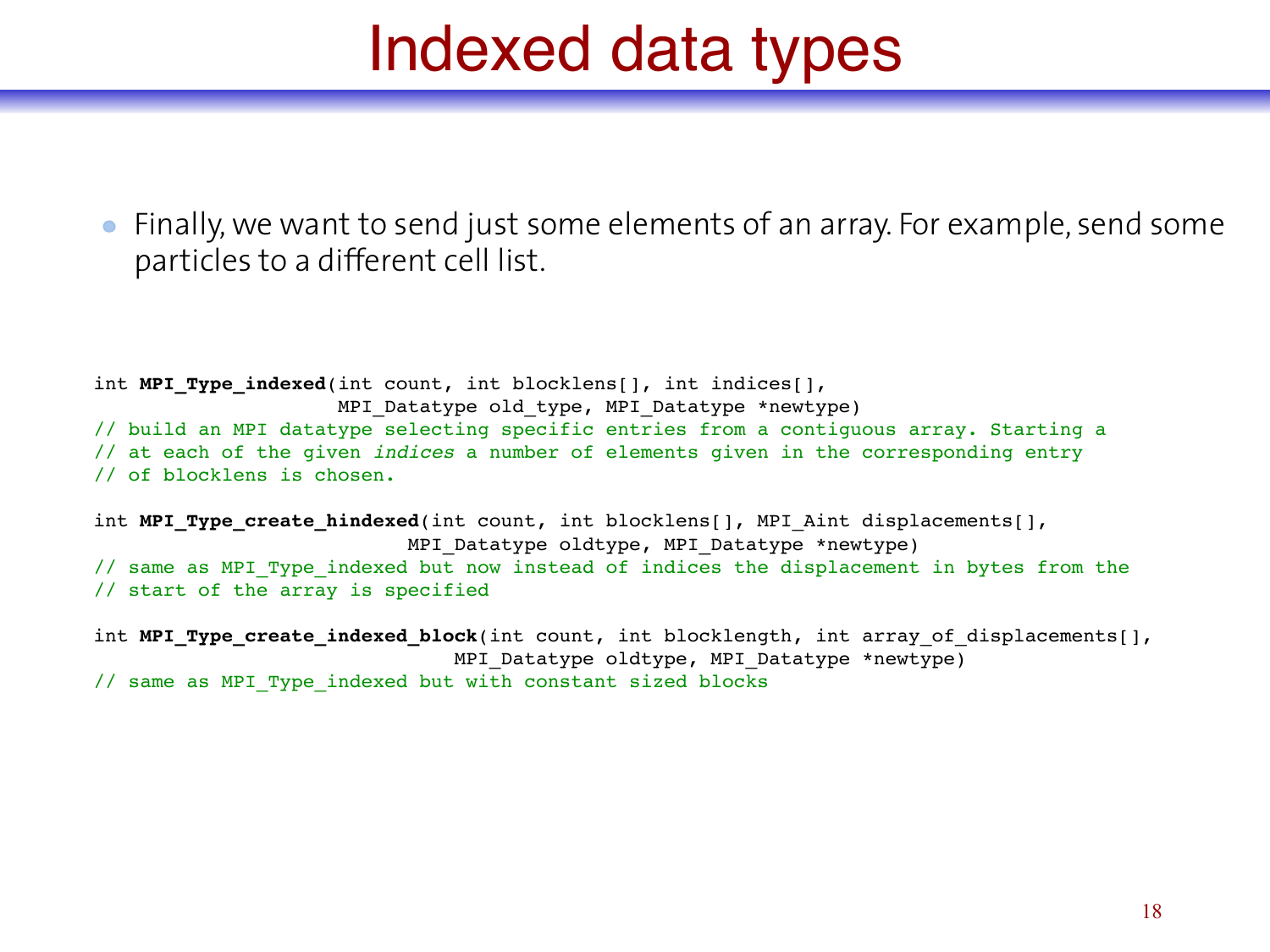### Groups and Communicators

- Imagine we want to split a computation into individual tasks that run on subsets of the ranks:
	- do multiple integrations at the same time
	- operate on rows or columns of a matrix
	- operate on slices of a 3D mesh
- We want to split the ranks into groups and build a new communicator for each group
- We can then do collective operations within a group instead of within all ranks

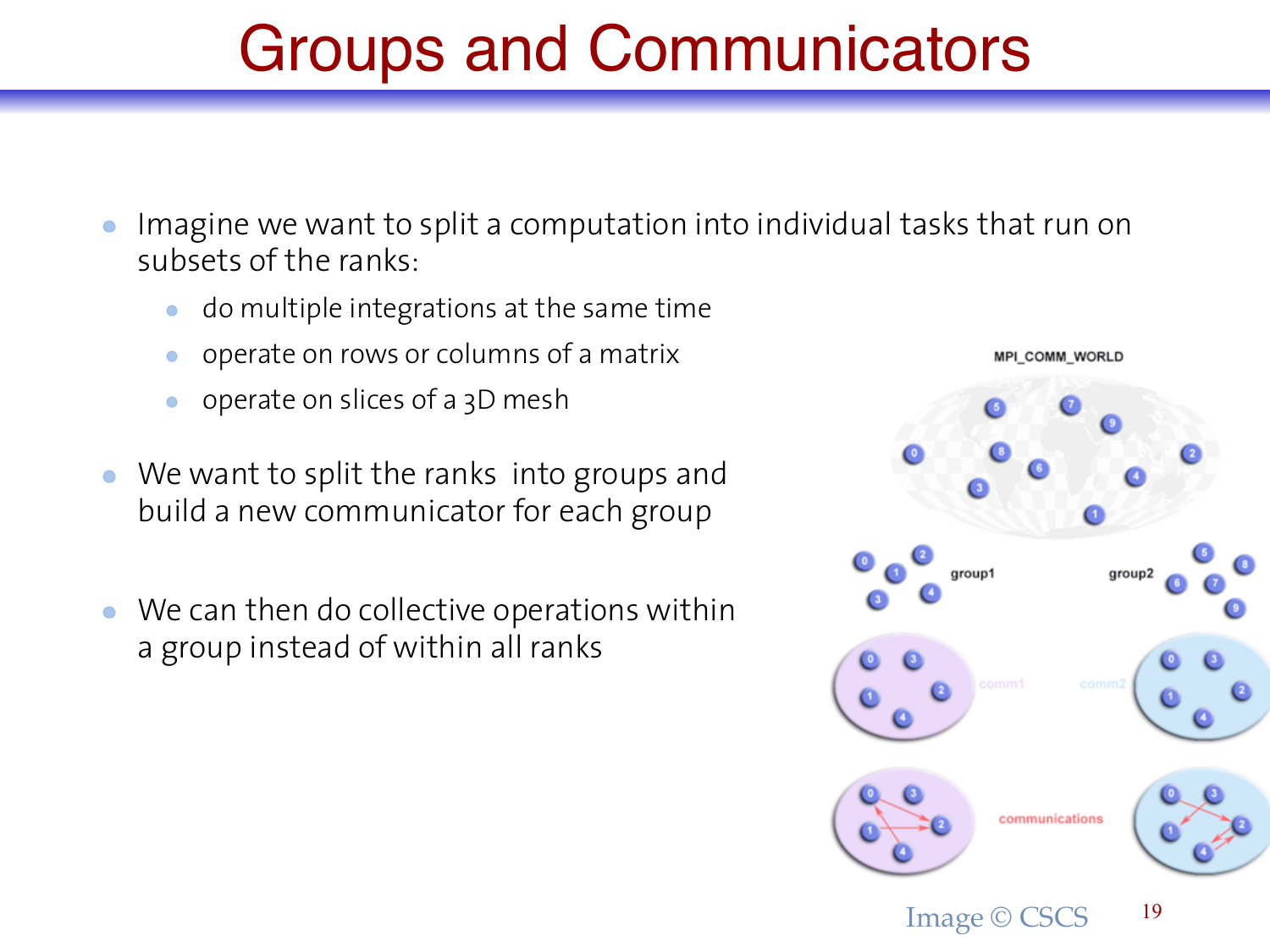# Simpson using a communicator

Simpson integration by MPI using a communicator that might be other than MPI\_COMM\_WORLD

```
double parallel_simpson(MPI_Comm comm, parms p) 
{ 
   // get the rank and size for the current communicator
   int size; 
   int rank; 
   MPI_Comm_size(comm,&size); 
   MPI_Comm_rank(comm,&rank); 
   // integrate just one part on each rank
  double delta = (p.b-p.a)/size;double result = simpson(func,p.a+rank*delta,p.a+(rank+1)*delta,p.nsteps/size);
   // collect the results to all ranks
   MPI_Allreduce(MPI_IN_PLACE, &result, 1, MPI_DOUBLE, MPI_SUM, comm); 
   return result; 
}
```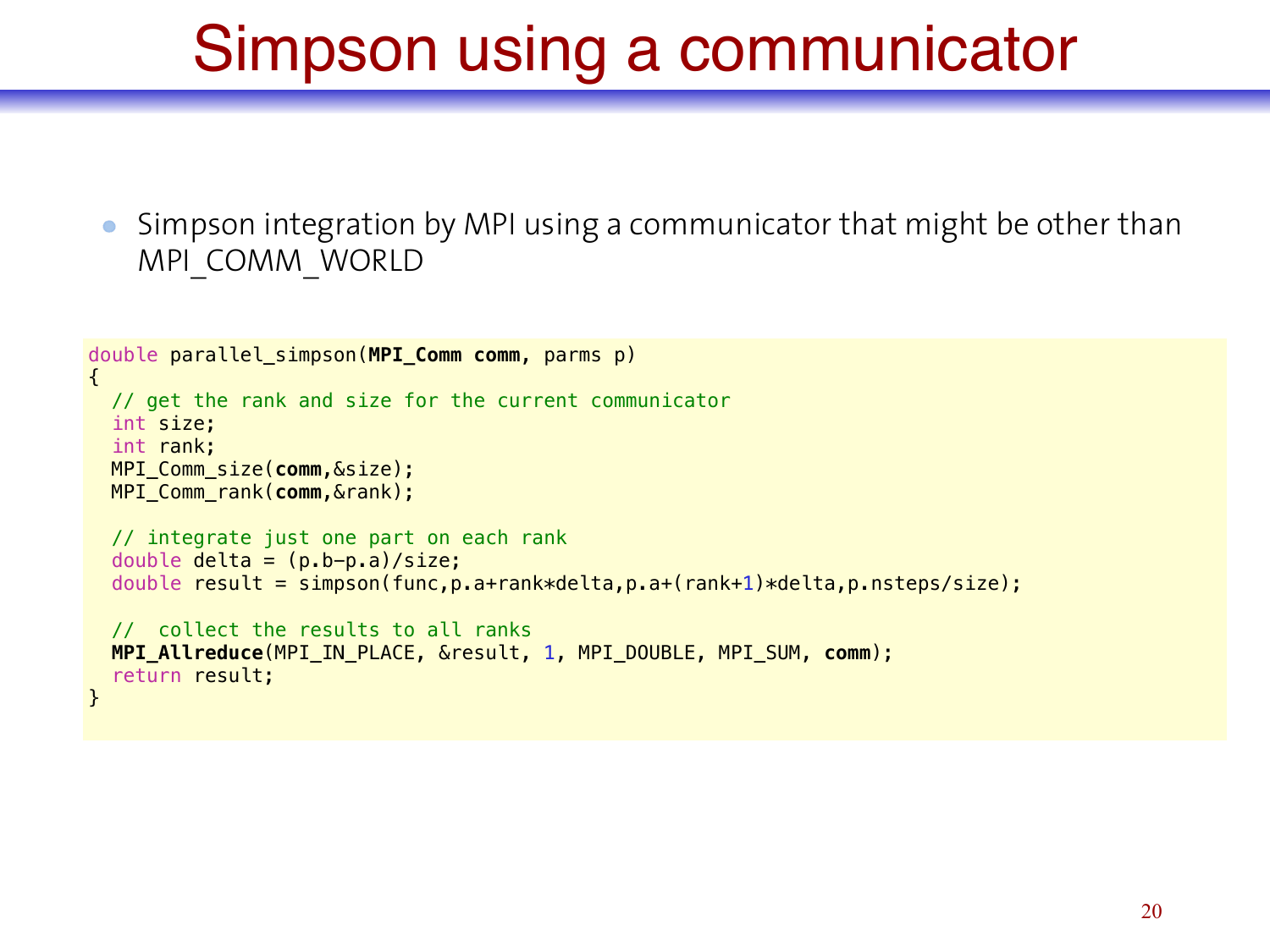### Three Simpson integrations at once

```
int main(int argc, char** argv)
{ 
  MPI_Init(&argc,&argv); 
   int rank; 
  MPI_Comm_rank(MPI_COMM_WORLD,&rank); 
  // we want to do three integrals at once
   parms p[3]; 
   ... 
   // split the ranks into three groups
   int which = rank % 3; 
  MPI_Comm comm; 
  MPI_Comm_split(MPI_COMM_WORLD, which, rank, &comm); 
  // do the integration in each group
   double result = parallel_simpson(comm,p[which]); 
   // only the master for each group prints
   int grouprank; 
  MPI_Comm_rank(comm, &grouprank); 
   if (grouprank==0) 
     std::cout << "Integration " << which << " results in " << result << std::endl; 
  // free the type and the new communicator
  MPI_Comm_free(&comm); 
 MPI Finalize();
   return 0; 
}
```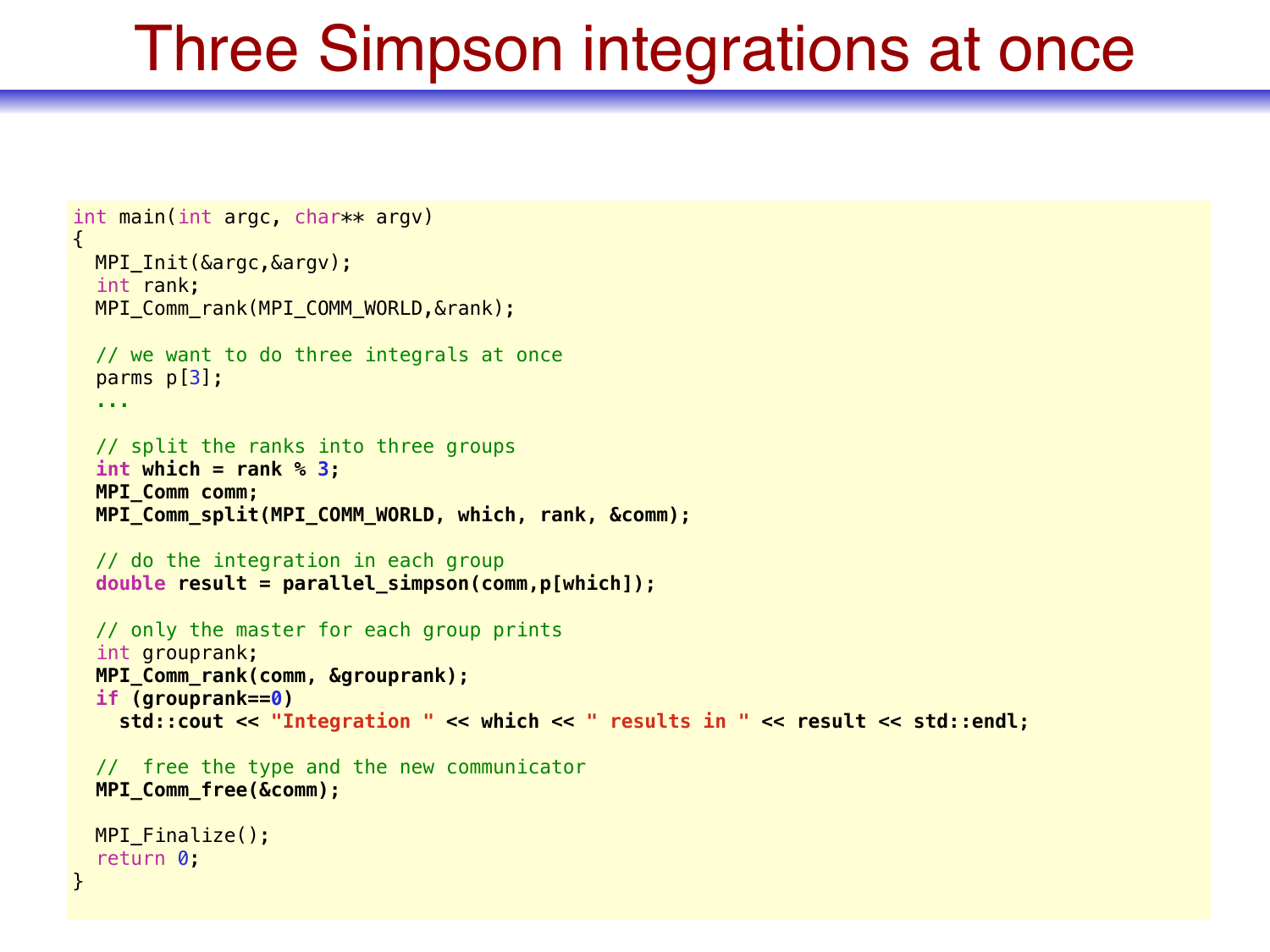### Creating and destroying communicators

#### The most important functions for communicators

```
int MPI_Comm_rank( MPI_Comm comm, int *rank ) 
int MPI Comm size( MPI Comm comm, int *size )
int MPI Comm compare(MPI Comm comm1, MPI Comm comm2, int *result)
// compares two communicators to test is they are the same, i.e. they have the same ranks 
// in the same order 
int MPI Comm dup(MPI Comm comm, MPI Comm *newcomm)
// duplicates a communicator. 
// this is a collective communication that needs to be called by all ranks. 
int MPI_Comm_free(MPI_Comm *comm)
// frees a communicator 
int MPI_Comm_split(MPI_Comm comm, int color, int key, MPI_Comm *newcomm)
// splits a communicator into subcommunicators. 
// ranks with the same color are grouped together and sorted within each group by key.
// this is a collective communication that needs to be called by all ranks. 
int MPI Comm create(MPI Comm comm, MPI Group group, MPI Comm *newcomm)
// creates a new communicator based on group that is a subgroup of the ranks in comm.
// this function allows more flexible creation of subcommunicators than MPI_Comm_split. 
// this is a collective communication that needs to be called by all ranks.
```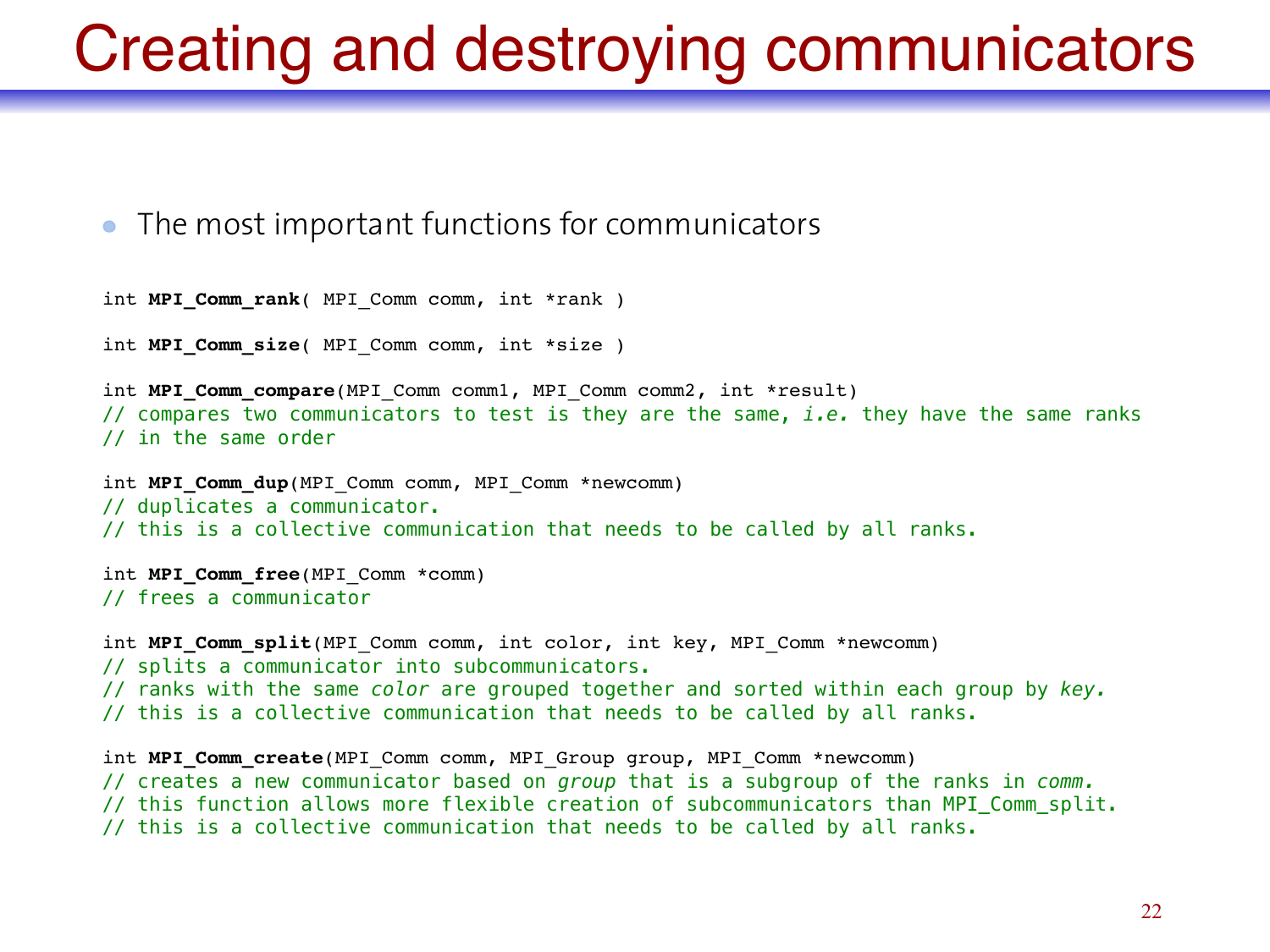# Working with groups (1)

There are **many** useful functions for group creation

int **MPI Group rank**(MPI Group group, int \*rank) int **MPI Group size**(MPI Group group, int \*size) // are similar to the corresponding communicator functions

int **MPI\_Group\_translate\_ranks**(MPI\_Group group1, int n, int \*ranks1, MPI\_Group group2, int \*ranks2) // translates ranks between group: given a set of *ranks1* in *group1* it sets their ranks in *group2* // in the array *ranks2,* or sets them to MPI\_UNDEFINED if no correspondence exists

int **MPI Group compare**(MPI Group group1, MPI Group group2, int \*result)

int **MPI Comm group**(MPI Comm comm, MPI Group \*group) // extracts the group from a communicator

int **MPI\_Group\_free**(MPI\_Group \*group)

int **MPI Group union**(MPI Group group1, MPI Group group2, MPI Group \*newgroup) int **MPI\_Group\_intersection**(MPI\_Group group1, MPI\_Group group2, MPI\_Group \*newgroup) int MPI Group difference(MPI Group group1, MPI Group group2, MPI Group \*newgroup) // *newgroup* is the union, intersection, or difference of the given groups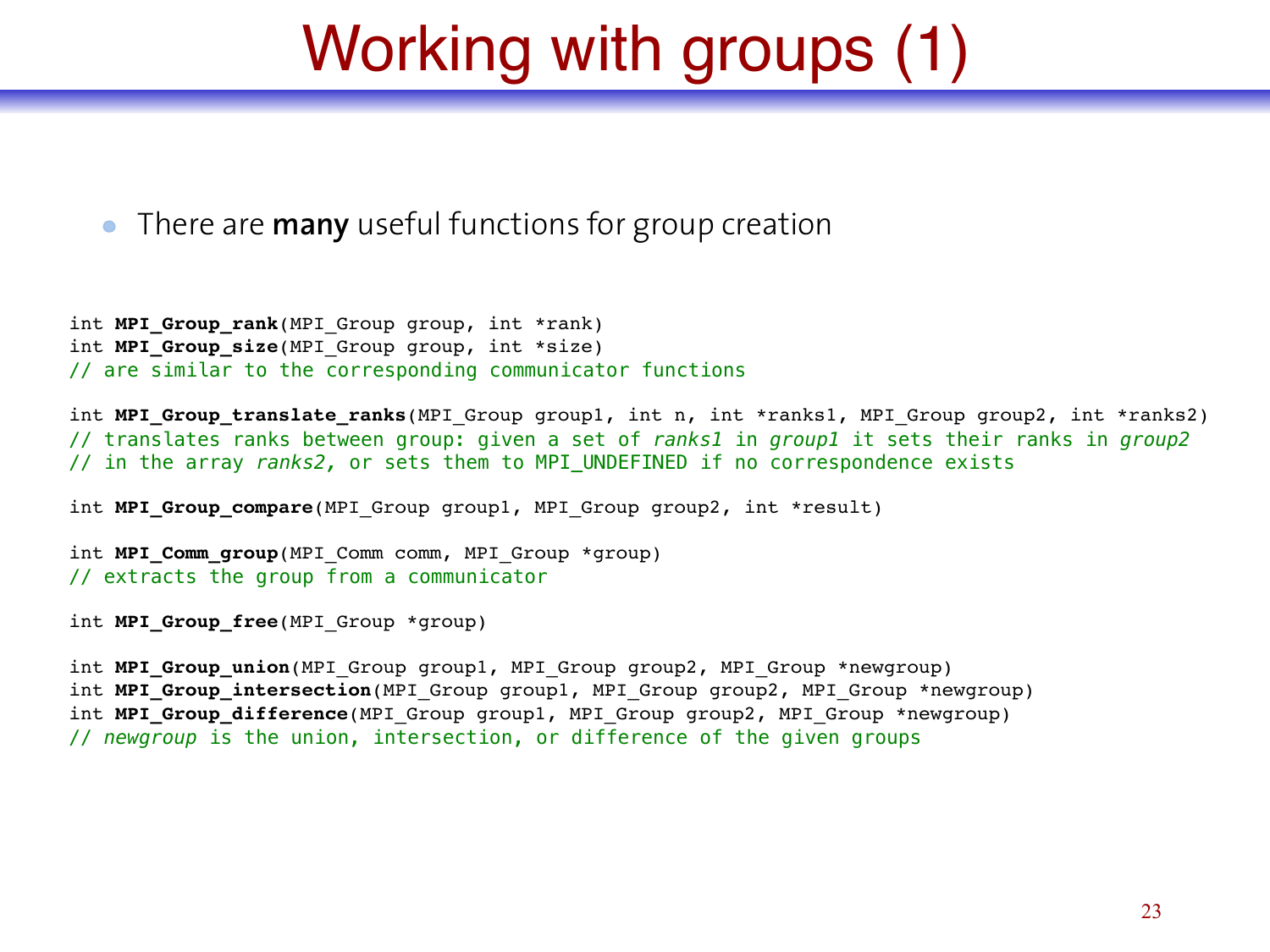# Working with groups (2)

#### • selectively choosing ranks

int MPI Group incl(MPI Group group, int n, int \*ranks, MPI Group \*newgroup) // create a *newgroup* containing only the given *ranks* of a *group*

int MPI Group excl(MPI Group group, int n, int \*ranks, MPI Group \*newgroup) // create a *newgroup* containing all except the given *ranks* of a *group*

int MPI Group range incl(MPI Group group, int n, int ranges[][3], MPI\_Group \*newgroup) // create a *newgroup* containing only the given *ranges* of ranks of a *group* 

int MPI Group range excl(MPI Group group, int n, int ranges[][3], MPI Group \*newgroup) // create a *newgroup* containing all except the given *ranges* of ranks of a *group* 

ranges are given as triples (first, last, stride), and a range includes the ranks

first, first+ stride, first+ 2 stride, ..., first+ 
$$
\left\lfloor \frac{\text{last} - \text{first}}{\text{ stride}} \right\rfloor
$$
 stride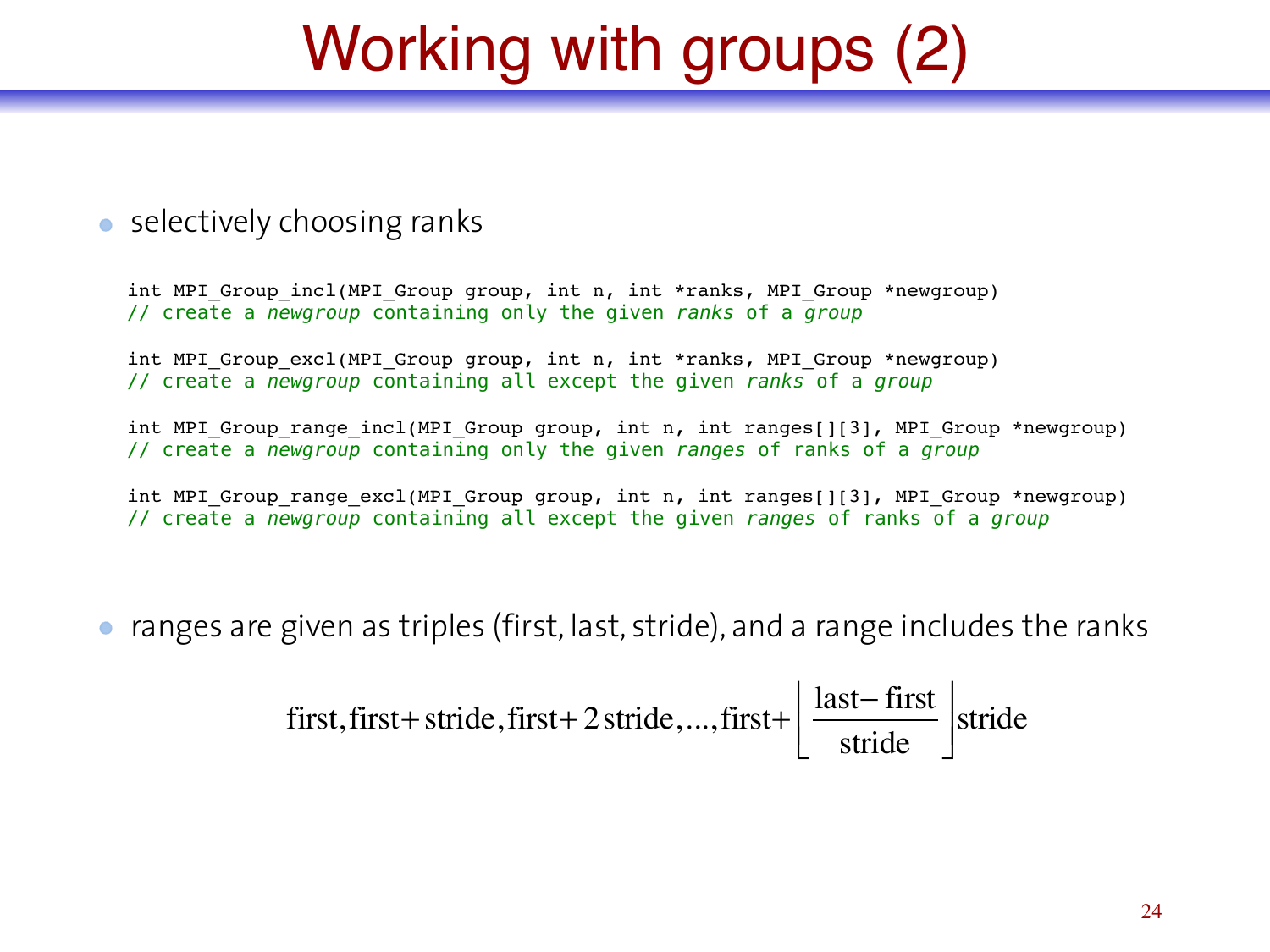# Finding the rank of the neighbor

- Easy in a one-dimensional layout
- Harder in two and more dimensions
- Even harder on irregular meshes  $\bullet$





MPI topologies are the solution to easily finding neighbors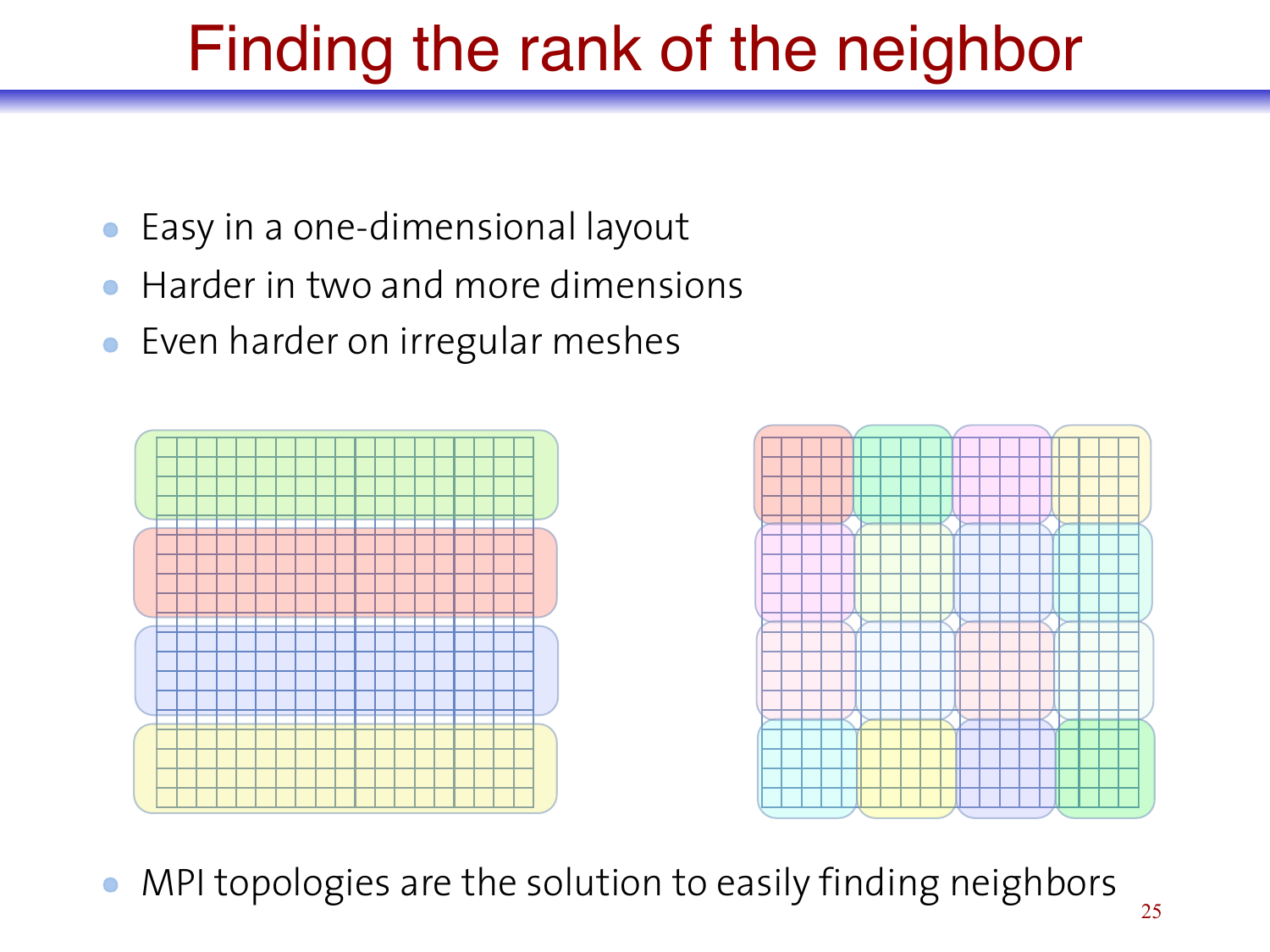# MPI topologies

- A (virtual) topology describes the "connectivity" of MPI processes in a communicator. There may be no relation between the physical network and the process topology.
- Two main types
	- **Cartesian topology**: each process is "connected" to its neighbors in a virtual grid. Nodes are labeled by cartesian indices, boundaries can be cyclic (periodic).
	- **Graph topology:** an arbitrary connection graph
- Topologies are essentially a simple graph library built into MPI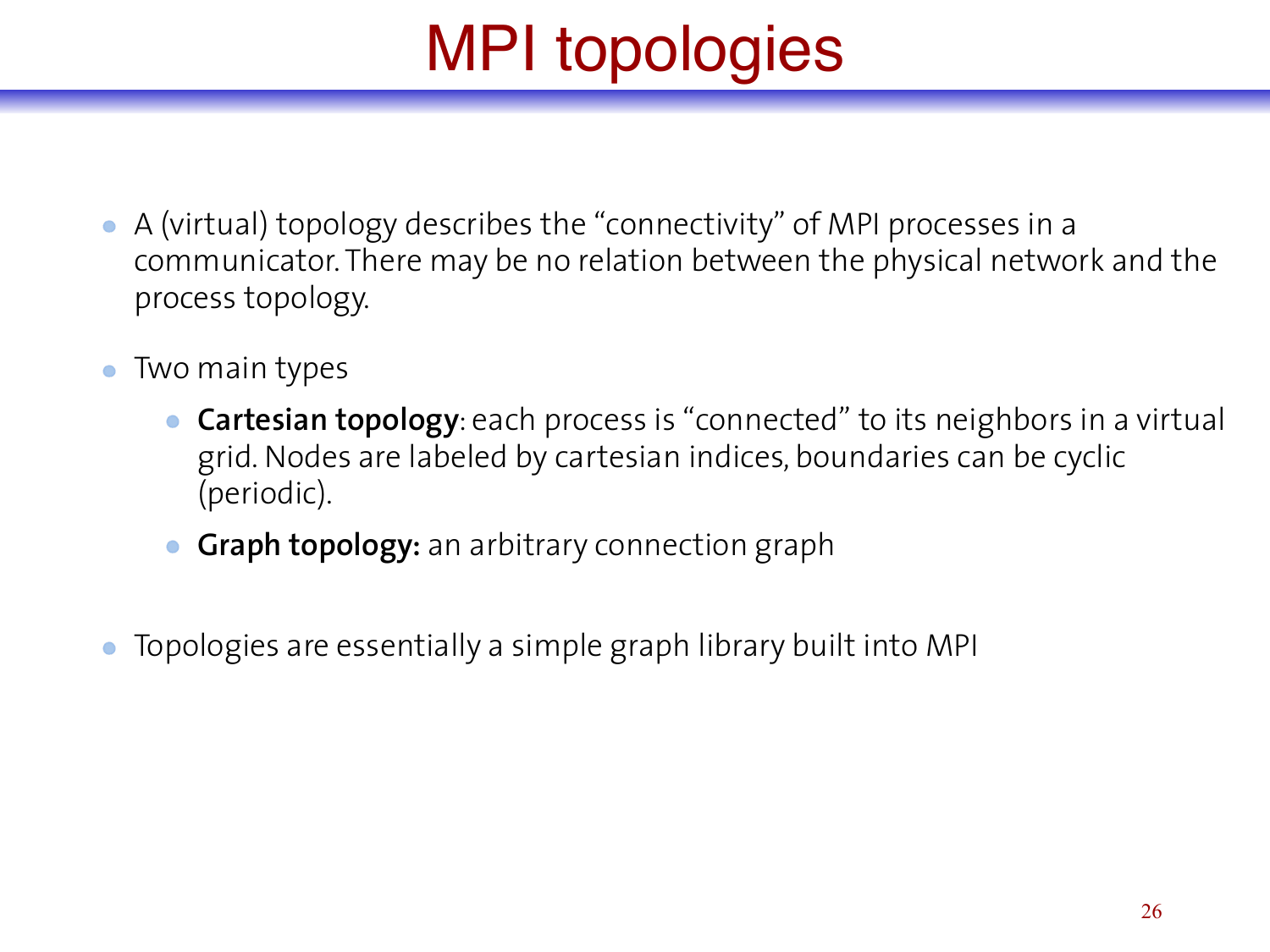# Cartesian topologies: MPI\_Cart\_create

To work with a regular mesh with row-major ordering we create a cartesian communicator

int MPI Cart create(MPI Comm comm old, int ndims, int \*dims, int \*periods, int reorder, MPI Comm \*comm cart)

- **comm** old: the original communicator
- **ndims**: number of dimensions
- **dims**: integer array specifying the number of processes in each dimension
- **periods**: integer array of boolean values whether the grid is periodic in that dimension
- **reorder**: boolean flag whether the processes may be reordered
- **comm cart**: a new cartesian grid communicator
- To get an automatic splitting into approximately equal counts in each dimension use

```
int MPI_Dims_create(int nnodes, int ndims, int *dims)
// fills in the dims array to be the best fit of arranging nnodes ranks to 
// form an ndims dimensional array
```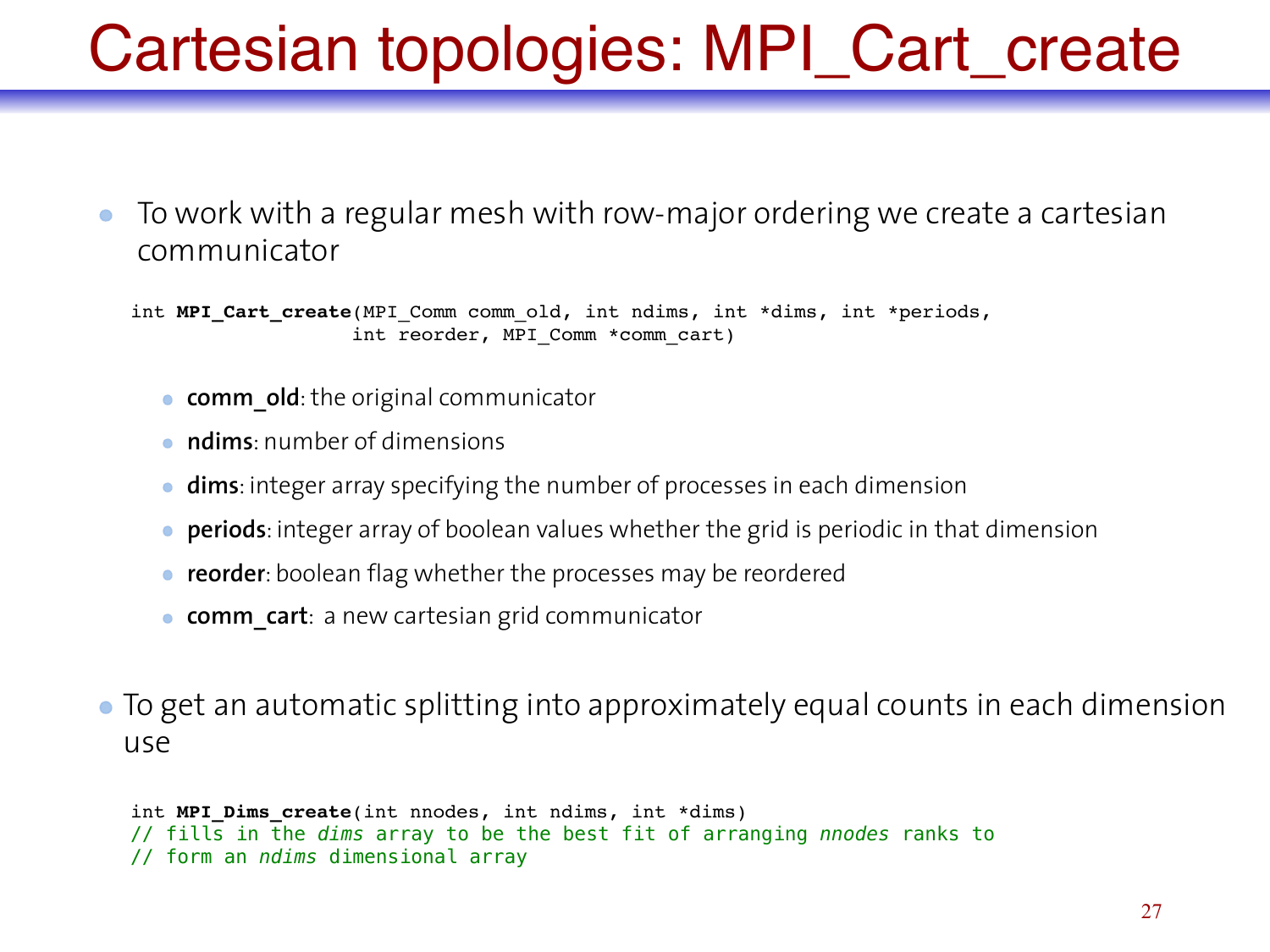### Periodic boundary conditions

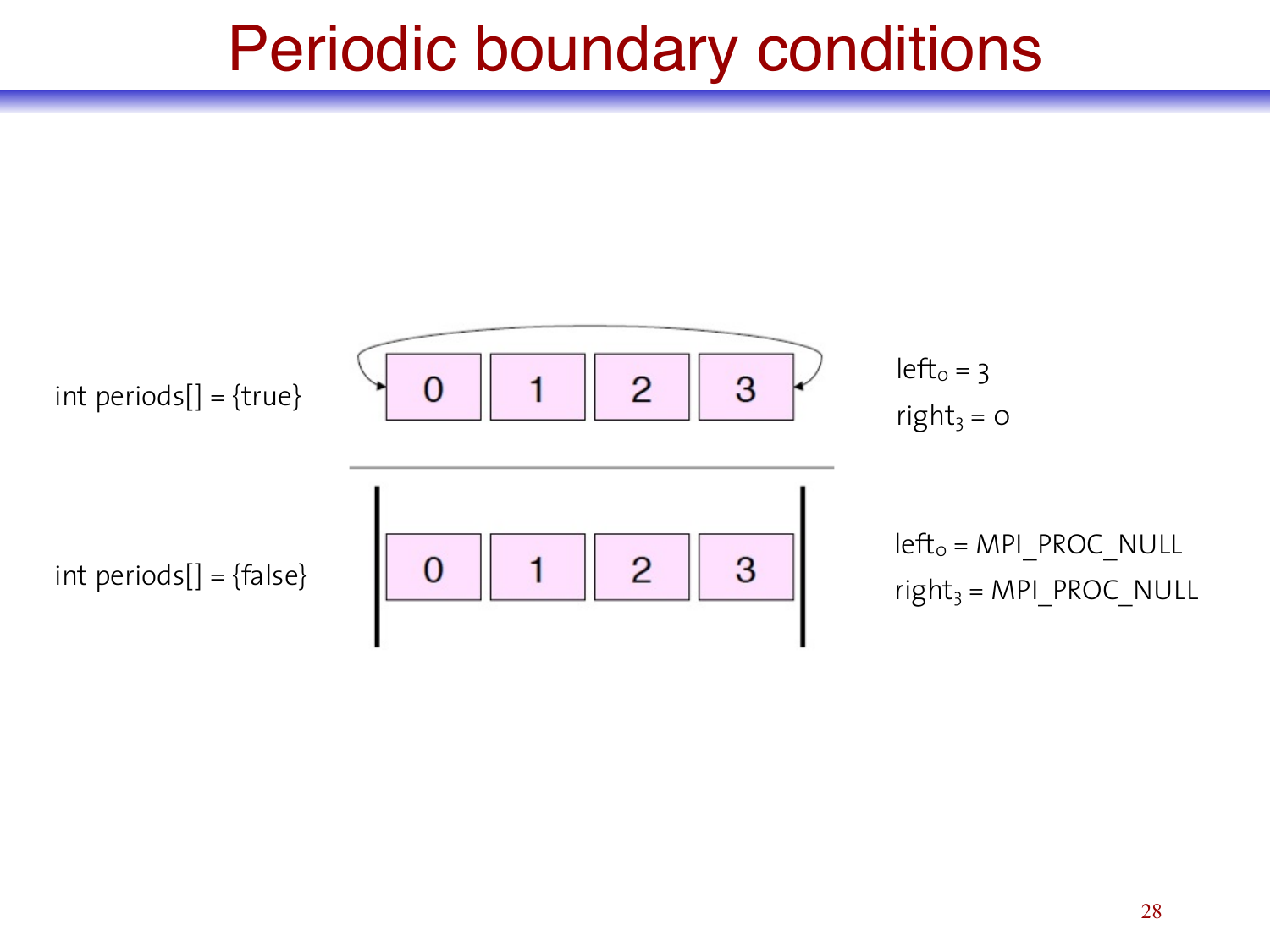### Creating a cartesian communicator

```
int main(int argc, char** argv)
{ 
  // now initialize MPI and get information about the number of processes
 MPI Init(&argc, &argv);
  int size; 
   int rank; 
 MPI Status status;
  MPI_Comm_size(MPI_COMM_WORLD,&size); 
 MPI Comm rank(MPI COMM WORLD, &rank);
  int nums[3] = {0,0,0}; 
   int periodic[3] = {false, false, false}; 
  // split the nodes automatically
  MPI_Dims_create(size, 3, nums); 
   if (rank==0) 
    std::cout << "We create a " << nums[0] << "x" << nums[1] << "x" << nums[2] << " arrangement.\n";
  // now everyone creates a a cartesian topology
  MPI_Comm cart_comm; 
  MPI_Cart_create(MPI_COMM_WORLD, 3, nums, periodic, true, &cart_comm); 
  MPI_Comm_free(&cart_comm); 
  MPI_Finalize(); 
  }
```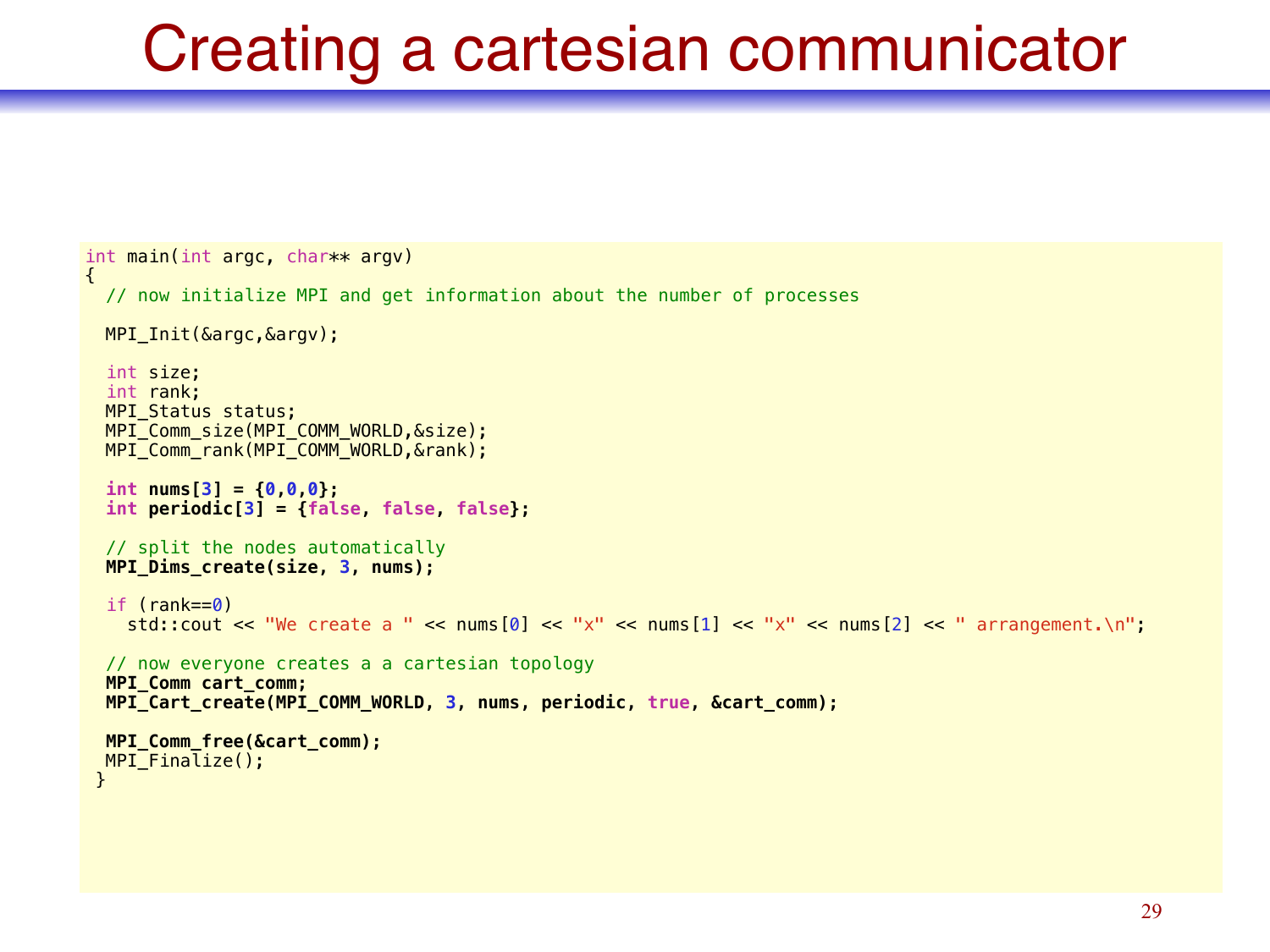### The most important one: MPI\_Cart\_shift

#### The neighbors are obtained by

 int MPI\_Cart\_shift(MPI\_Comm comm, int direction, int displacement, int \*source, int \*dest) // gives the ranks shifted in the dimension given by *direction* by a certain *displacement,* where the // sign of *displacement* indicates the direction. *//* It returns both the *source* rank from which the current rank can be reached by that shift // and the *dest* rank that is reached from the current rank by that shift.

#### • Example in 3D:

```
 int left, right, bottom, top, front, back, newrank; 
MPI Comm rank(cart comm, &newrank);
 MPI_Cart_shift(cart_comm, 0, 1, &left, &right); 
 MPI_Cart_shift(cart_comm, 1, 1, &bottom, &top); 
 MPI_Cart_shift(cart_comm, 2, 1, &front, &back); 
std:: cout << "Rank " << rank << " has new rank " << newrank << " and neighbors "
          \ll left \ll ", " \ll right \ll ", "
          \lt top \lt ", " \lt bottom \lt ", "
           << front << ", " << back << std::endl;
```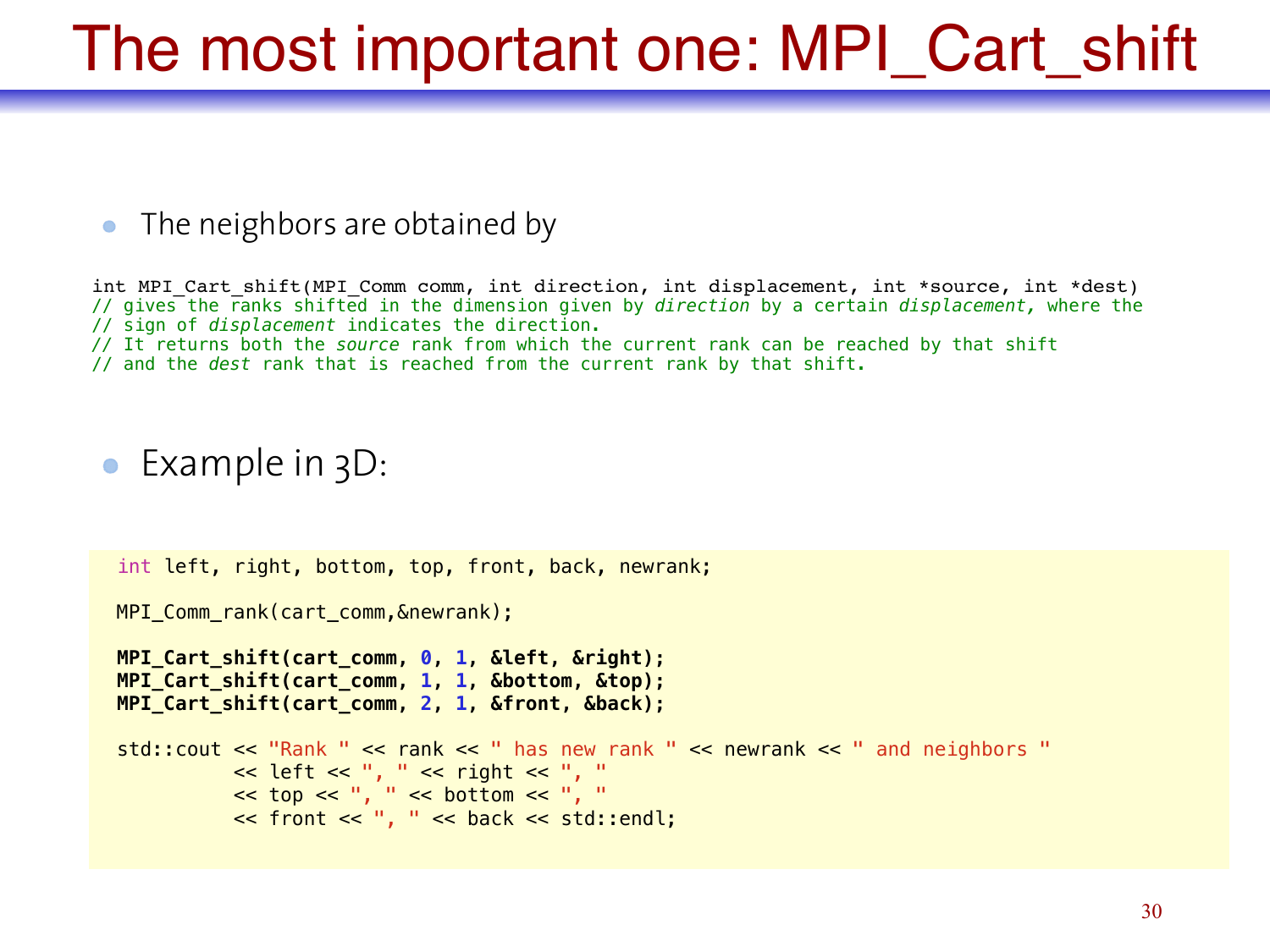### Functions for cartesian topologies

#### Get number of dimensions

int **MPI\_Cartdim\_get**(MPI\_Comm comm, int \*ndims)

 $\bullet$  Get the cartesian topology information

int **MPI Cart get** (MPI Comm comm, int maxdims, int \*dims, int \*periods, int \*coords) // retrieves information about the cartesian topology associated with a communicator. // The arrays are allocated with *maxdims* dimensions. *dims* and *periods* are the numbers used // when creating the topology. *coords* are the dimensions of the current rank.

 $\bullet$  Get the rank of a given coordinate

int **MPI\_Cart\_rank**(MPI\_Comm comm, int \*coords, int \*rank)

Get the coordinates of a given rank

int MPI Cart coords (MPI Comm comm, int rank, int maxdims, int \*coords)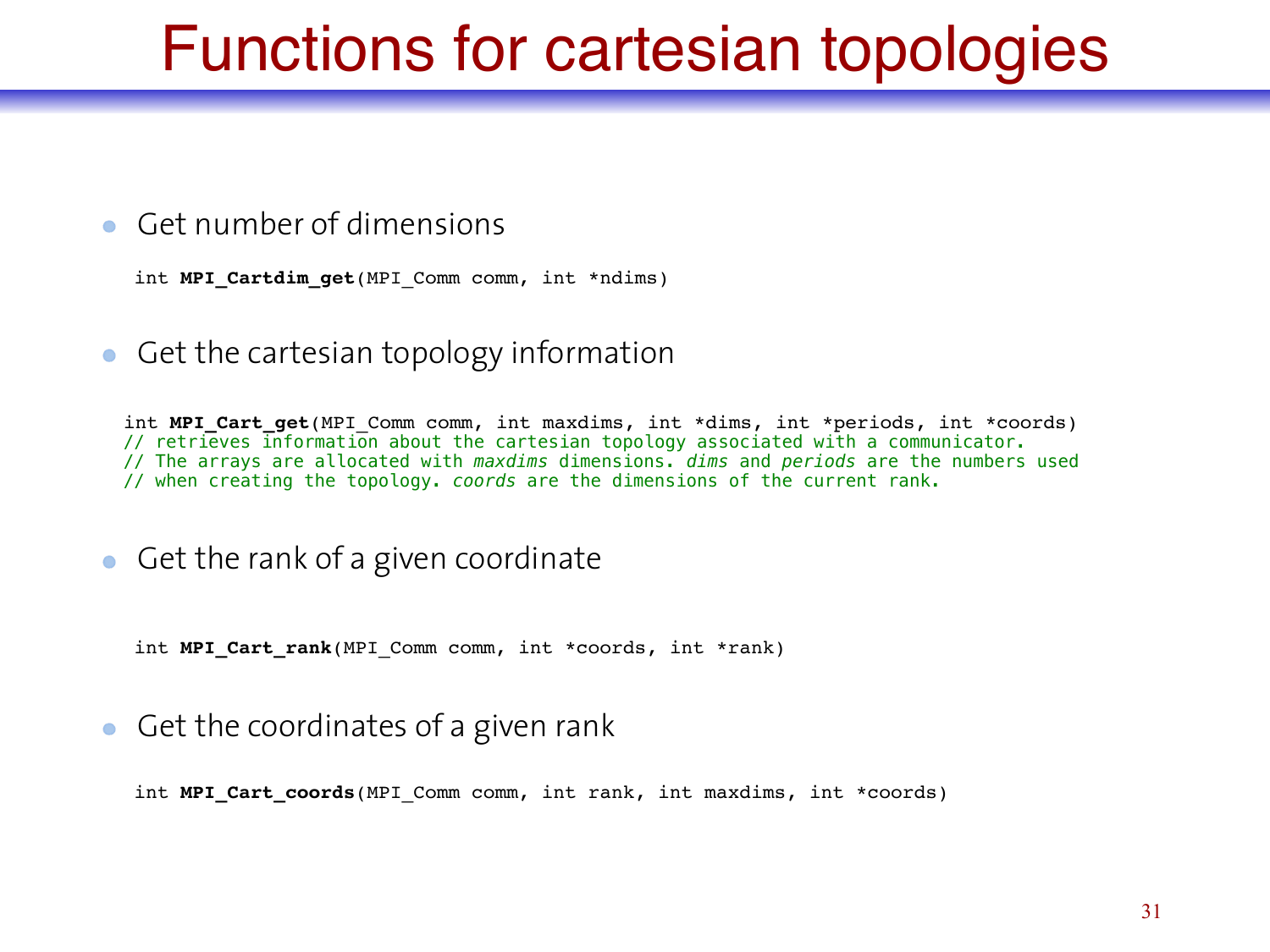# Subgrids of cartesian topologies

One can split the cartesian communicator into sub grid communicators for columns, rows, planes, ....

int **MPI Cart sub**(MPI Comm comm, int \*remain dims, MPI Comm \*comm new)

The remain dims array specifies whether to keep the processes along a direction joined in a group (true) or split them (false)

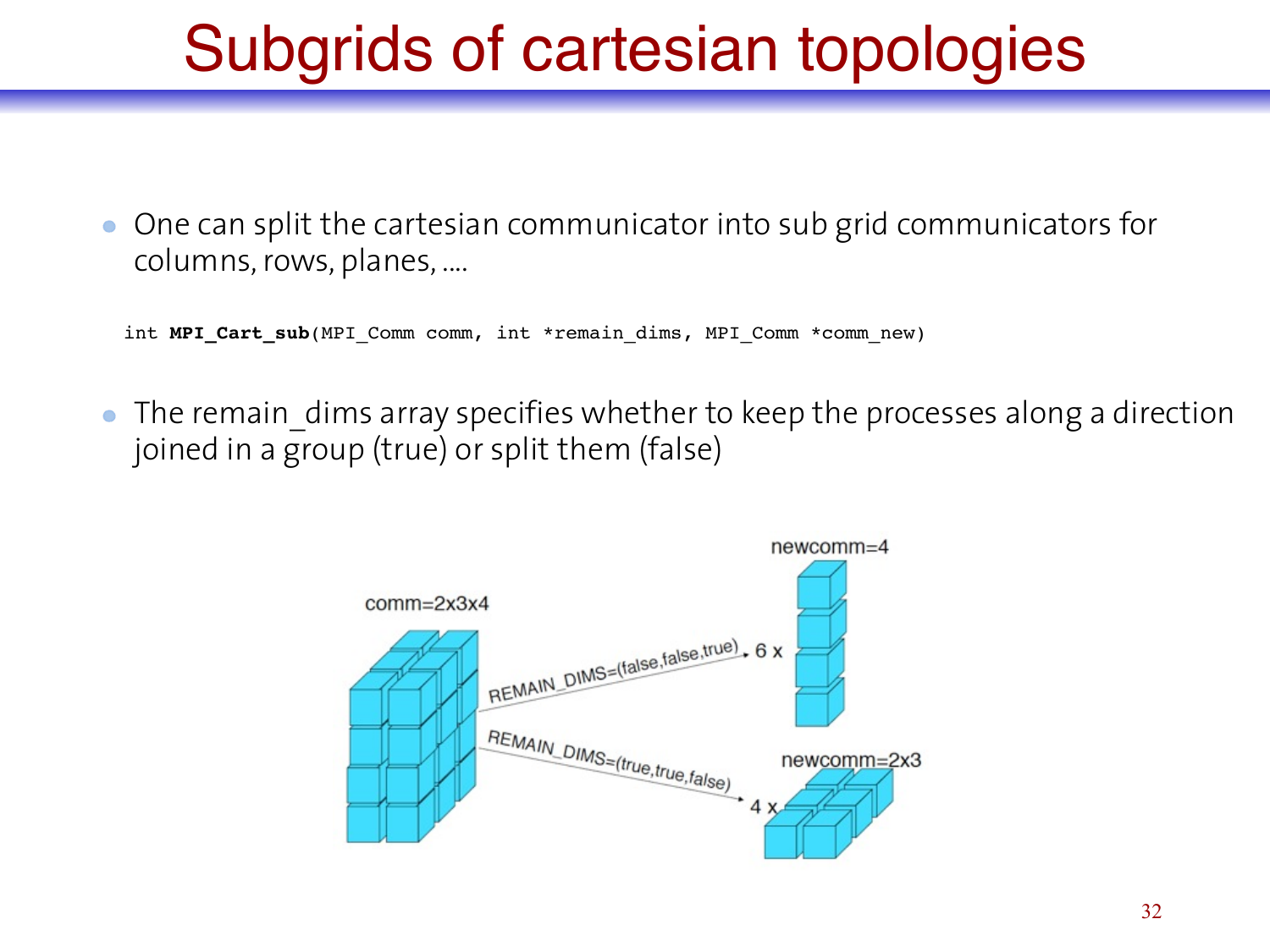### Parallel gemv version 1

- Block-row distribution
	- Gather all parts of *x* locally
	- and then perform the local multiplications



```
MPI Comm rank(MPI COMM WORLD, &rank);
 MPI_Comm_size(MPI_COMM_WORLD, &size);
```
...

```
 // we want a simple size that can be divided evenly by the number
 // of ranks to keep the code simple
int block size = N/size;assert(N % size == 0):
```

```
 // block distribution of the vectors
 std::vector<double> x(block_size), y(block_size);
```

```
 // block row distribution for the matrix: keep only N/size rows
 matrix_type A(block_size,N);
```

```
 //Gather all pieces into a big vector and then do a multiplication
 std::vector<double> fullx(N); 
 MPI_Allgather(&x[0], x.size(), MPI_DOUBLE, &fullx[0], x.size(), MPI_DOUBLE, MPI_COMM_WORLD); 
 dgemv(A,fullx,y);
```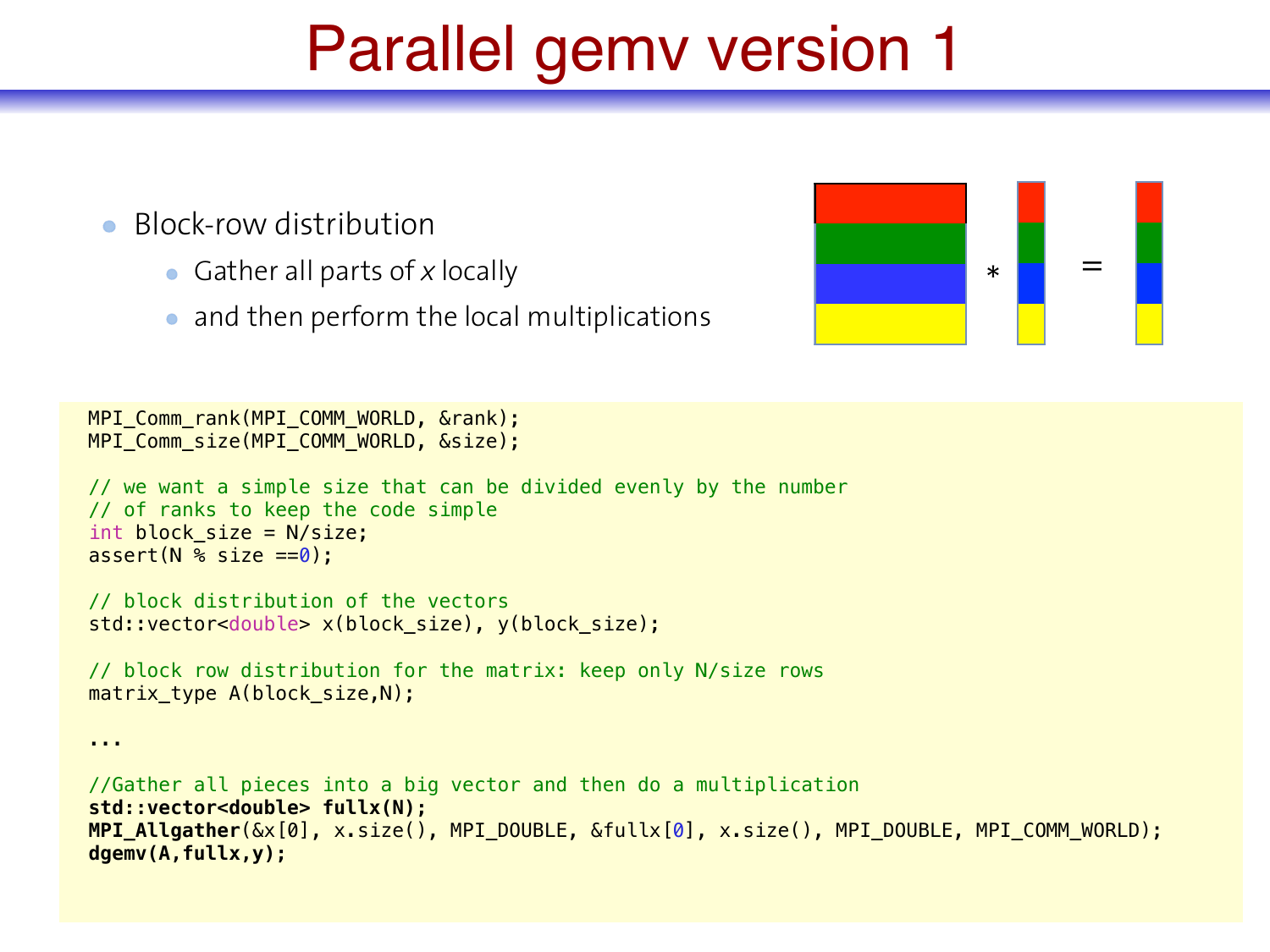### Parallel gemv version 2

#### Block-column distribution

- Perform local multiplications
- Add all parts (reduction)
- Finally scatter the results

```
MPI Comm rank(MPI COMM WORLD, &rank);
 MPI_Comm_size(MPI_COMM_WORLD, &size);
```

```
 // we want a simple size that can be divided evenly by the number
 // of ranks to keep the code simple
int block size = N/size;assert(N % size == 0):
```

```
 // block distribution of the vectors
 std::vector<double> x(block_size), y(block_size);
```
 // block column distribution for the matrix: keep only N/size columns matrix type A(N,block size);

```
 ... 
 // do a local multiplication, obtaining a full vector
 // and then reduce-scatter the result
 std::vector<double> fully(N); 
 dgemv(A,x,fully); 
std::vector<int> recvcounts(size, block size);
 MPI_Reduce_scatter(&fully[0],&y[0], &recvcounts[0], MPI_DOUBLE, MPI_SUM, MPI_COMM_WORLD);
```
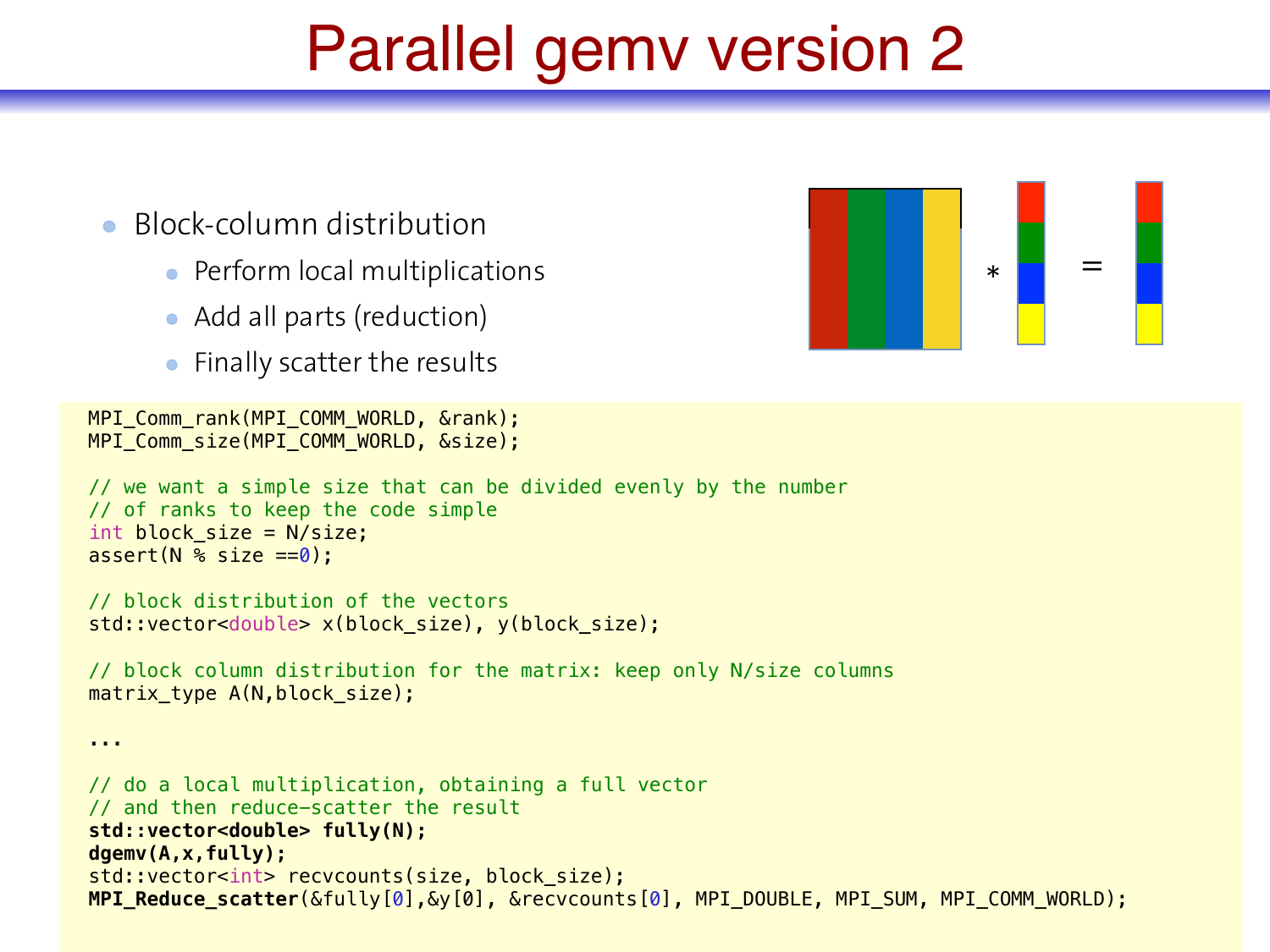# Parallel gemv version 3

- Block-cyclic distribution on *q* x *q* array  $\bullet$ 
	- store vector on diagonal blocks
	- broadcast *xj* along column *j*
	- multiply
	- reduce *yi* along row *i*

$$
y_i = \sum_{j=0}^{q-1} A_{i,j} x_j
$$



 // do the multiplication: // 1. broadcast along columns **MPI\_Bcast**(&x[0], x.size(), MPI\_DOUBLE, col, **col\_comm**);

 // 2. do local multiplication  **dgemv(A,x,y);** 

 // 3. reduce along row **MPI\_Reduce**(row==col ? MPI\_IN\_PLACE : &y[0], &y[0], y.size(), MPI\_DOUBLE, MPI\_SUM, row, **row\_comm**);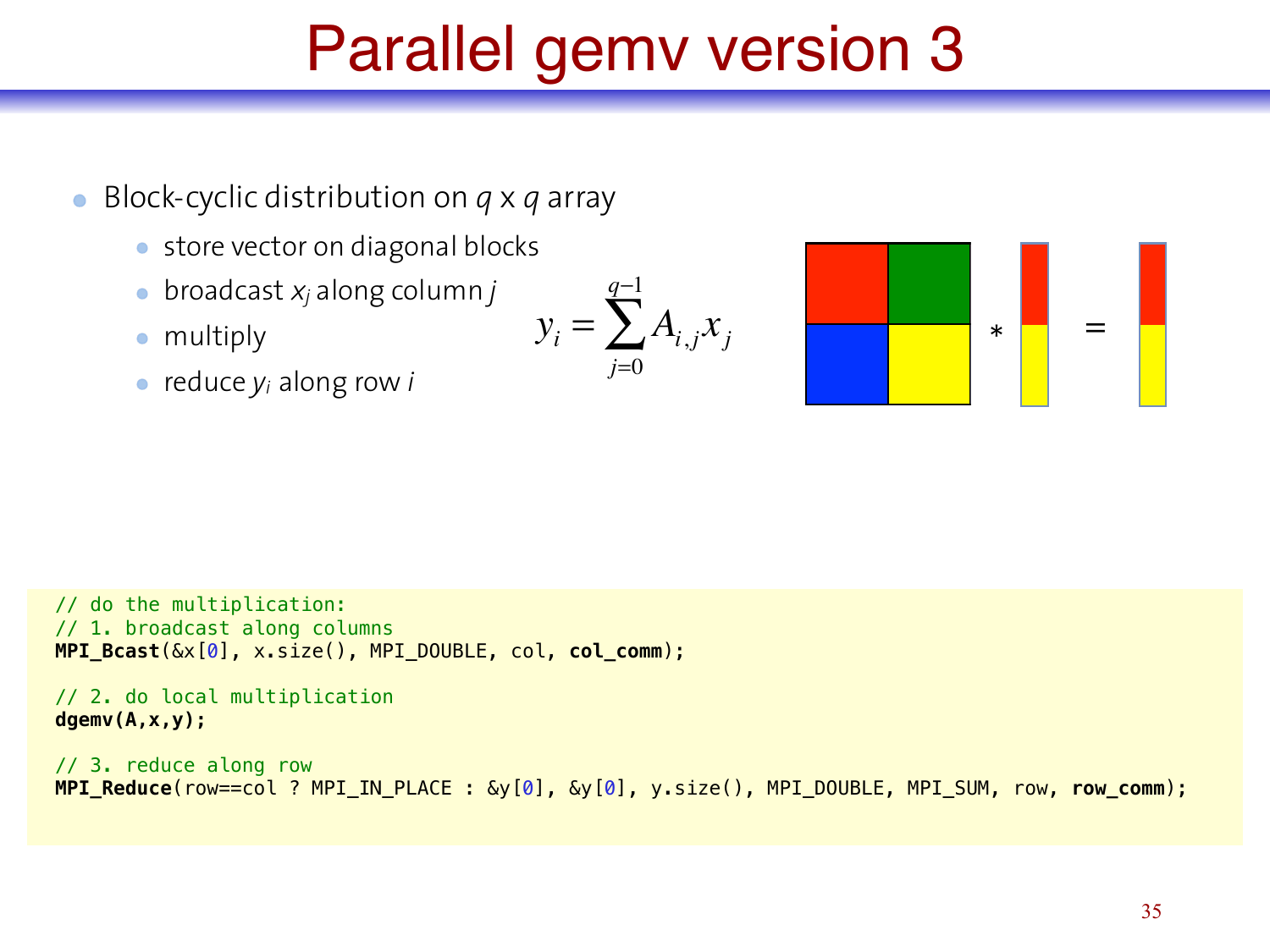### Now with communicator construction

```
 int N=1024; 
int num blocks = std::sqrt(size);;
int block size = N/std::sqrt(size);
assert(size = num_blocks * num_blocks);assert(N % block \overline{s}ize == 0):
 // build a cartesian topology
int periodic[2] = {true, true};int extents[2] = {num blocks, num blocks}; MPI_Comm comm; 
 MPI_Cart_create(MPI_COMM_WORLD, 2, extents, periodic, true, &comm); 
 // get my row and column number
 int coords[2]; 
 MPI_Cart_coords(comm, rank, 2, coords); 
int row = coords[0];
int col = const(1):
 // build communicators for rows and columns
 MPI_Comm row_comm, col_comm, diag_comm; 
 MPI_Comm_split(comm,row,col,&row_comm); 
 MPI_Comm_split(comm,col,row,&col_comm); 
 // block distribution of the vectors on the diagonal
 vector_type x(block_size), y(block_size); 
 ... 
 // allocate a block of the matrix everywhere and fill it in
matrix type A(block size, block size);
   ... 
 // do the multiplication:
MPI_Bcast(&x[0], x.size(), MPI_DOUBLE, col, col_comm);
dgemv(A, x, y);
MPI Reduce(row==col ? MPI_IN_PLACE : \&v[0], \&v[0], v.size(), MPI_DOUBLE, MPI_SUM, row, row_comm);
```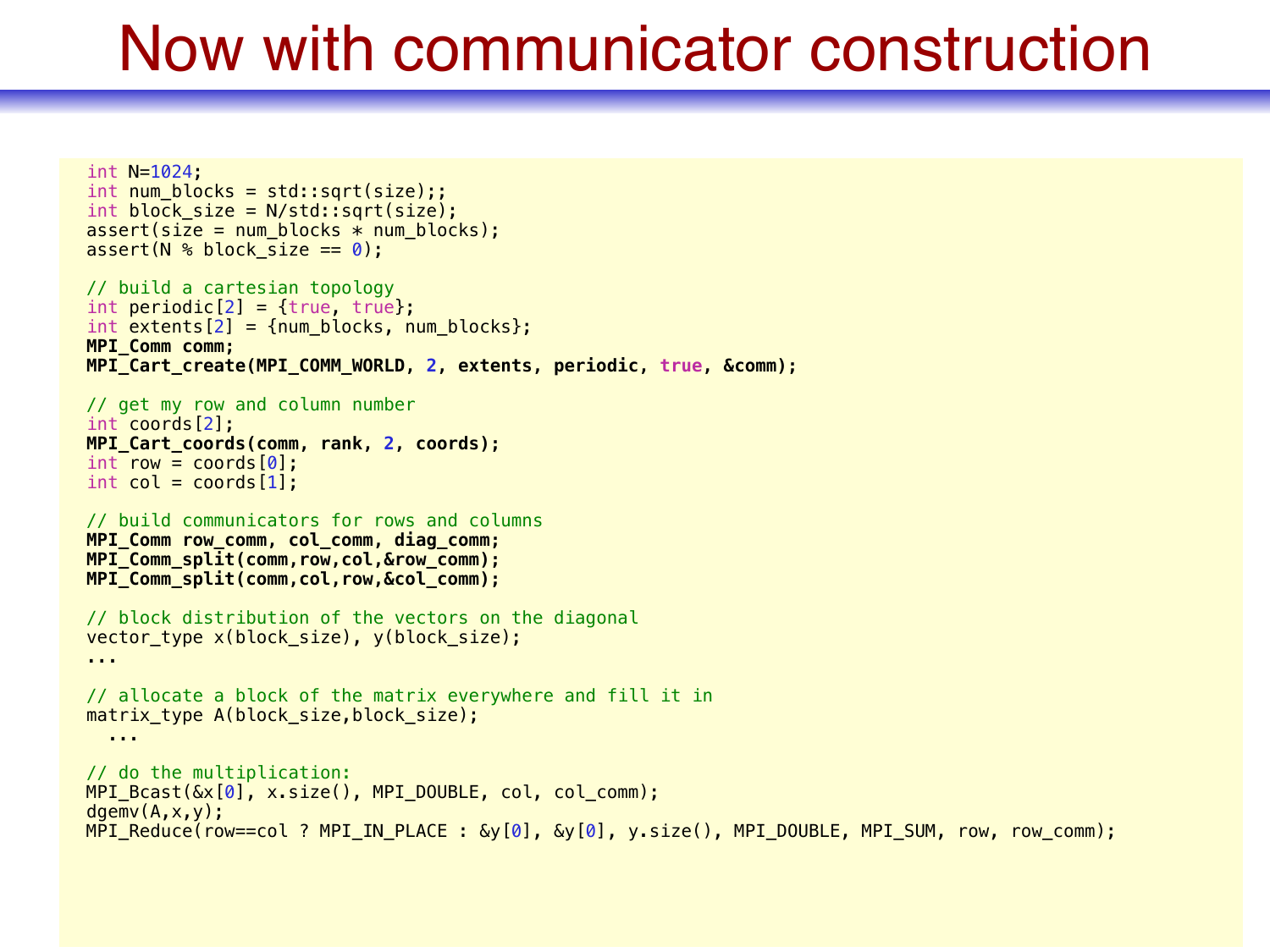### Exam Question I

In the following MPI code, we want to send some elements of a square matrix from rank 0 to rank 1

```
if (rank - 0)\mathbf{1}\mathbf{f}2
        double A[N] [N];
з
        // initialization of A
\overline{\mathbf{a}}ĸ
        // TODO: send the anti-diagonal elements of matrix A to rank 1
6
     -1
\mathbf{r}if (rank - 1)8
    \rightarrow9
        double buffer[N];
10
11
       // TODO: receive elements from rank 0
12
13
        // buffer can be used here
1415
```
- a) Build and use an appropriate MPI datatype to send the anti-diagonal elements of matrix A
- b) What modifications to your solution code are required in order to send the diagonal elements of matrix A?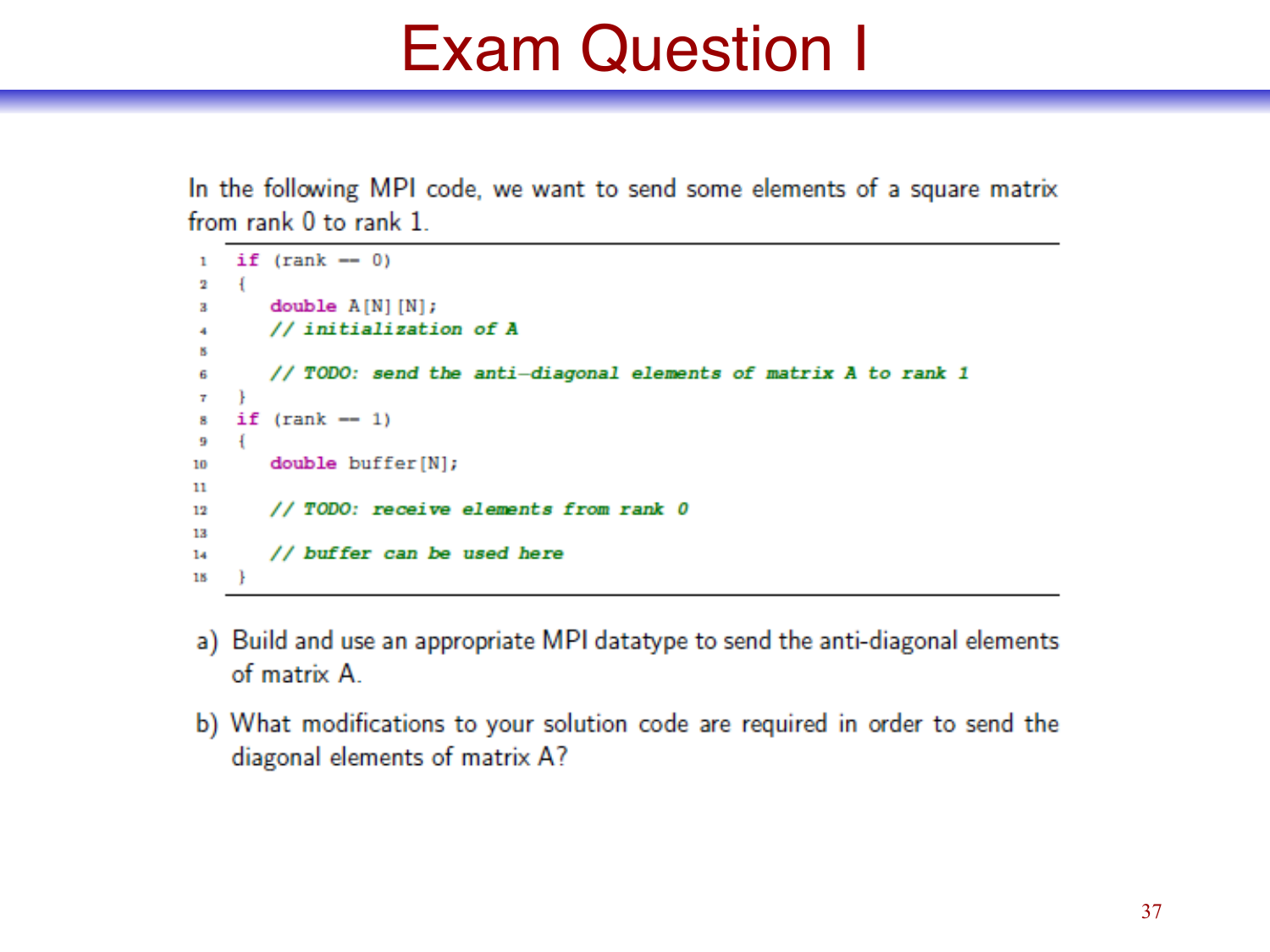# Exam Question II (1)

Consider the function void diffusion\_mpi(MPI\_Comm comm, int N, int id), which solves the diffusion equation in two dimensions on a NxN grid using MPI. The communicator comm might be other than MPI COMM WORLD. The last argument enables users to perform multiple calls to diffusion\_mpi(), as in the following example:

```
1 // MPI initialization
\overline{\mathbf{2}}3 // TODO: perform the four calls in parallel, using np-P^2 ranks in total
4 diffusion_mpi(MPI_COMM_WORLD, 1024, 0);
s diffusion mpi (MPI COMM WORLD, 1024, 1);
6 diffusion_mpi(MPI_COMM_WORLD, 1024, 2);
7 diffusion_mpi(MPI_COMM_WORLD, 1024, 3);
8
9 // MPI shutdown
```